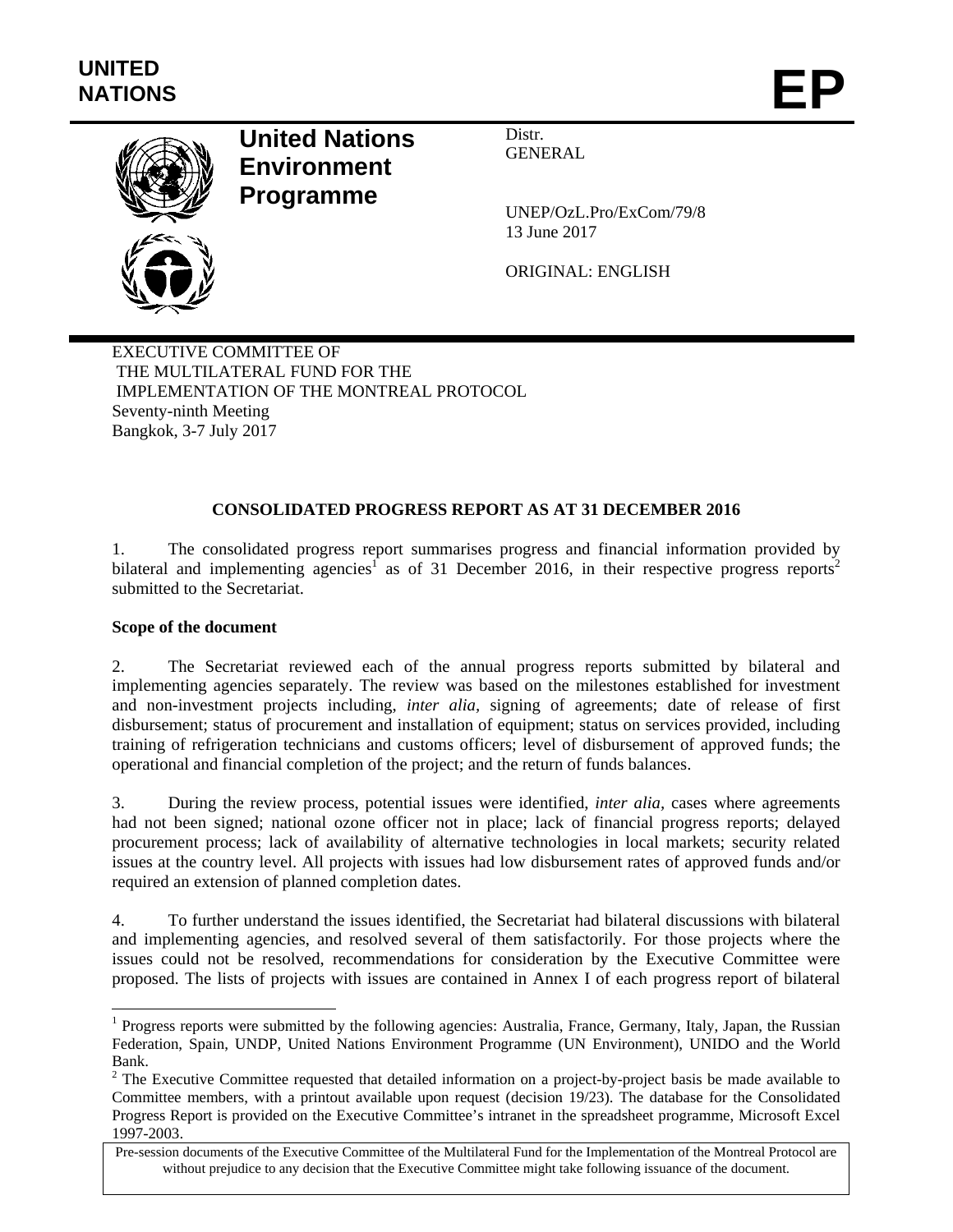-

and implementing agencies. Each project listed in Annex I, includes a description on the status of implementation and the outstanding issues, and proposes a recommendation. Most of the recommendations have been discussed and agreed with the relevant bilateral or implementing agencies.

5. Based on the process followed for the review of the 2016 progress reports as described above, the present document contains a summary of progress in implementation of projects for 2016 and cumulative (which includes all projects funded under the Multilateral Fund), and a summary on project implementation progress in 2016. The recommendations included in each of the progress reports submitted by bilateral and implementing agencies will be considered during the discussions of each agency progress report at the  $79<sup>th</sup>$  meeting.

6. The progress reports of bilateral or implementing agencies did not include any policy issue for consideration by the Executive Committee. Also, no policy issues were identified during the review process of the progress reports by the Secretariat. Therefore, no policies issues are presented for consideration by the Executive Committee.

## **Summary of progress in implementation of projects for 2016 and cumulative**

7. Implementation of projects and activities by bilateral and implementing agencies/supported by the Multilateral Fund for 2016 and cumulative since 1991 up to 31 December 2016 is summarized as follows:

- (a) **Phase-out:** In 2016, 2,023.3 ODP tonnes of consumption were phased out and an additional 1,405.1 ODP tonnes of consumption were approved for phase-out. Since 1991, 284,720 ODP tonnes of consumption and 204,189 ODP tonnes of production had been phased out of an expected total of 469,614 ODP tonnes from projects approved (excluding cancelled and transferred projects);
- (b) **Disbursements/approvals:** In 2016, US \$111.64 million was disbursed and US \$122.4 million was planned for disbursement based on the 2015 progress report representing a rate of disbursement of 91 per cent of that planned. Cumulatively, US \$2.79 billion had been disbursed out of the total US \$3.1 billion approved for disbursement (excluding agency fees). This represents a rate of disbursement of 90 per cent. In 2016, US \$120.3 million was approved for implementation;
- (c) **Cost-effectiveness (in ODP):** Since 1991, the average cost-effectiveness of investment projects approved leading to a permanent reduction in consumption was US \$7.90/kg. The cost-effectiveness for the production sector was US \$4.24/kg. The average cost-effectiveness of investment projects per ODP tonne was US \$4.12/kg for completed projects and US  $$49.37/kg$  for ongoing projects<sup>3</sup>;
- (d) **Number of projects completed:** In 2016, 172 projects were completed. Since 1991, 6,812 projects of the 7,807 projects (excluding closed or transferred projects) financed by the Multilateral Fund were completed. This represents a completion rate of 87 per cent;
- (e) **Speed of delivery investment projects:** Projects that were completed in 2016 were completed on average 48 months after their approval. Since 1991, the average time for completion of investment projects has been 36 months after their approval. First disbursements under these projects occurred, on average, 15 months after they had been

<sup>&</sup>lt;sup>3</sup> The higher value of the cost-effectiveness for ongoing projects is largely due to the lower ODP values of HCFCs but also due to the means of assigning phase-out by agencies. The cost-effectiveness for HPMP multi-year agreements (MYAs) is US \$66.04/kg ODP and for stage I of HCFC production phase-out management plan (HPPMP) is US \$23.93/kg ODP.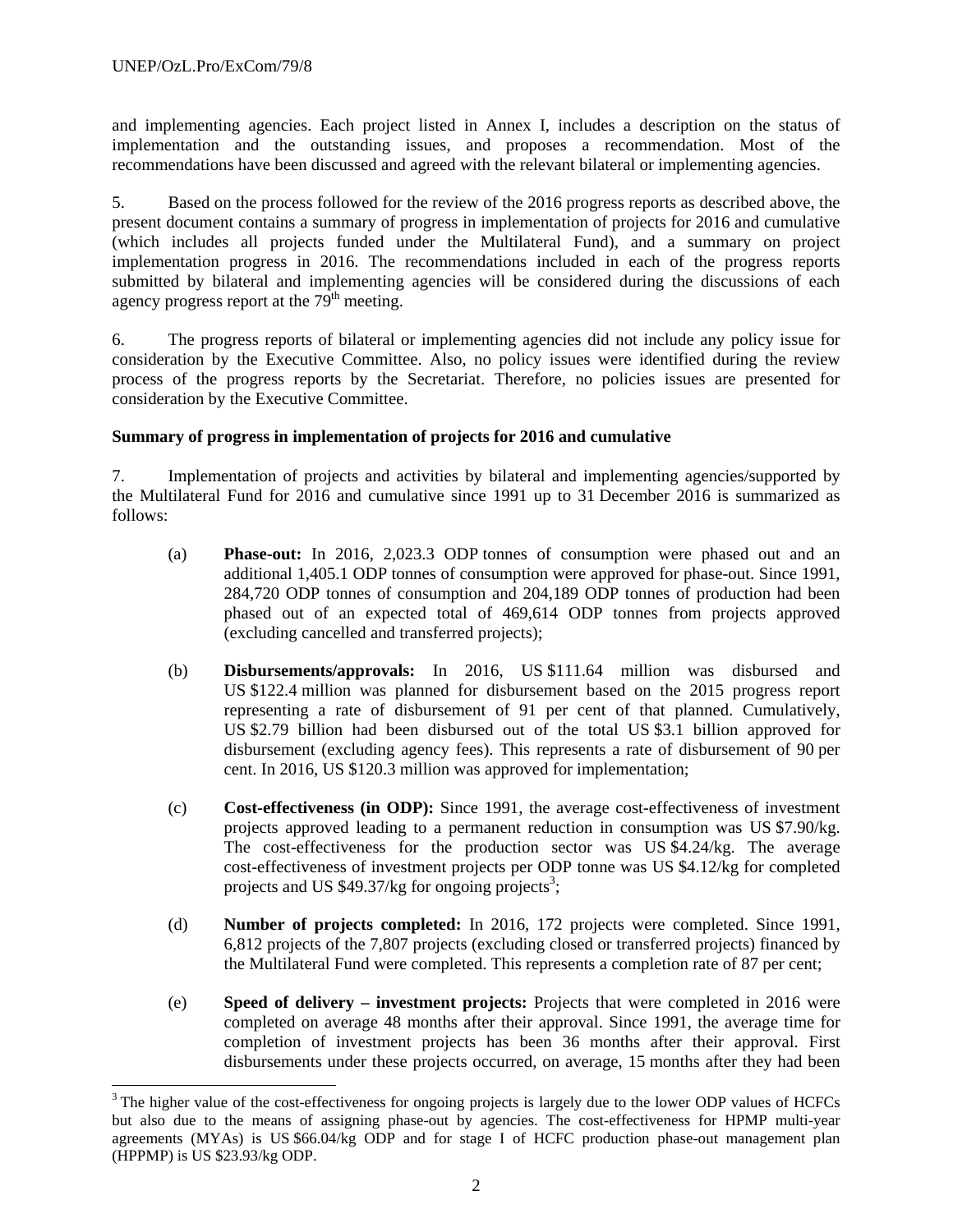approved;

- (f) **Speed of delivery non-investment projects:** Projects that were completed in 2016 were completed on average 44 months after their approval. Since 1991, the average time for completion of non-investment projects has been 37 months after their approval. First disbursements under these projects occurred, on average, 11 months after they had been approved;
- (g) **Project preparation:** Of the 1,608 project preparation activities approved by the end of 2016, 1,528 have been completed. In 2016, eight project preparation activities were approved and 48 were completed leaving 80 ongoing;
- (h) **Implementation delays:** There were a total of 289 ongoing investment projects under implementation at the end of 2016. These projects, on average, are experiencing a delay of 18 months. However, projects classified as "projects with implementation delays" that are subject to the procedures of project cancellation amount to 12 projects (as multi-year agreements (MYAs) are not subject to those procedures); and
- (i) **MYAs**: In 2016, bilateral and implementing agencies were implementing two MYAs for CFC or ODS phase-out plans, one MYA for CTC phase-out plan, three MYAs for methyl bromide (MB) consumption, one MYA for accelerated CFC production, one MYA for MB production, 172 MYAs for HCFC phase-out management plans and one MYA for the HPPMP in China. Since 1991, 352 MYAs have been approved and 171 MYAs have been completed.

## **Project implementation progress in 2016**

8. Based on planned completion dates reported in the 2015 progress report, and the results reported in the 2016 progress reports, bilateral and implementing agencies completed 32 per cent of the projects they had planned to complete in 2016 and achieve 88 per cent of the total phase-out target. Given that 357 of the 715 ongoing projects (excluding institutional strengthening and project preparation) have been delayed since the 2015 progress report, additional status reports have been requested to address all impediments that caused the delays.

9. Bilateral and implementing agencies achieved an overall rate of disbursement of 91 per cent in 2016. On a country/region basis, 56 countries (including regions) had a disbursement rate of over 85 per while 44 countries (including regions) had a disbursement rate of below 50 per cent.

10. In total, bilateral and implementing agencies are requested to report to the  $80<sup>th</sup>$  meeting on 112 ongoing projects or tranches, including 12 listed with implementation delays.

11. Annex I to the present document presents an analysis of the consolidated progress report of the Multilateral Fund as of 31 December 2016. Appendix I to Annex I provides information on project implementation by country basis in 2016, and Appendix II to Annex I summarizes the total funding approved and disbursed for HPMP phase-out activities at the country level.

## **Recommendation**

- 12. The Executive Committee may wish to note:
	- (a) The consolidated progress report of the Multilateral Fund as at 31 December 2016 contained in document UNEP/OzL.Pro/ExCom/79/8;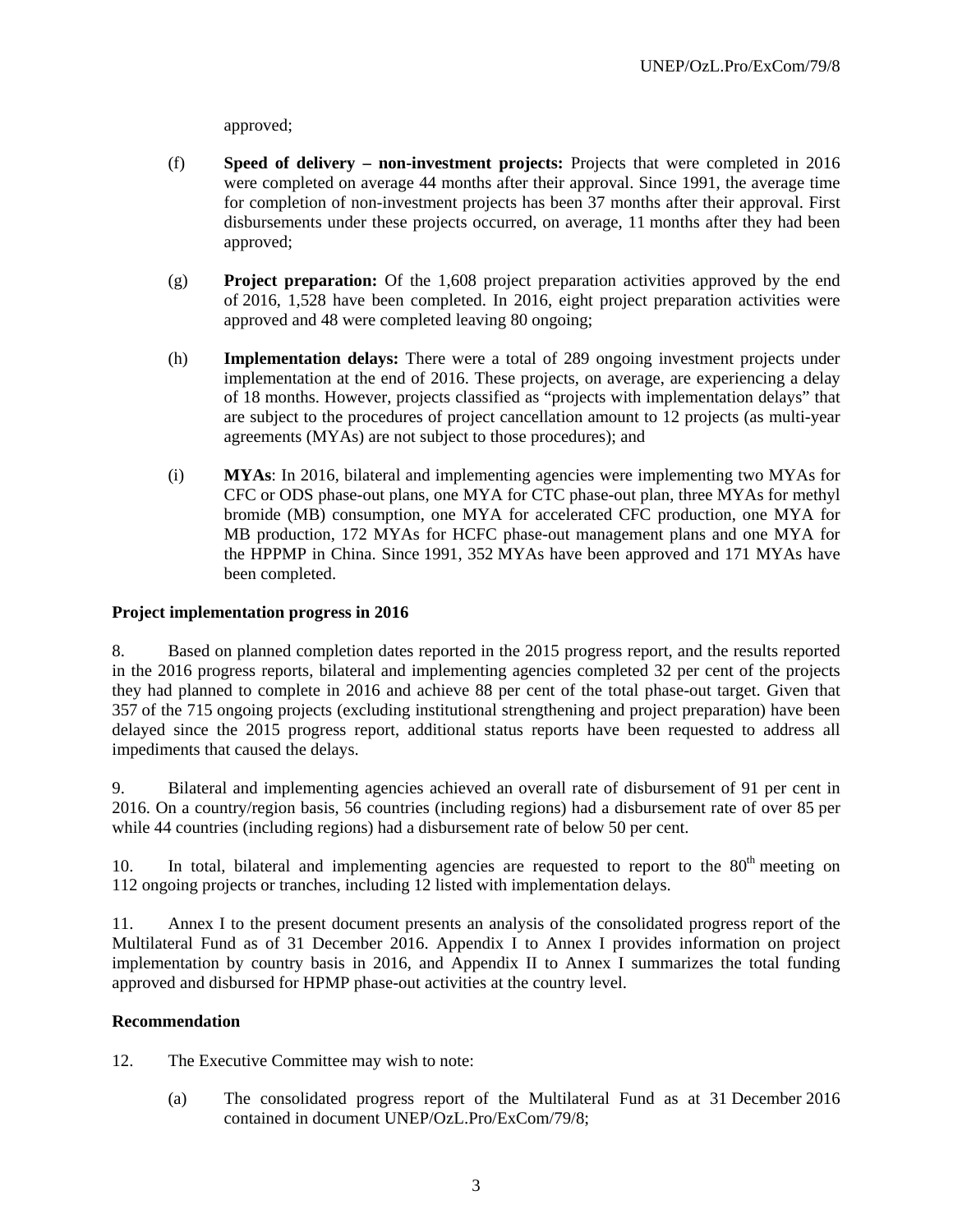- (b) With appreciation, the efforts undertaken by bilateral and implementing agencies in reporting the 2016 activities; and
- (c) That the bilateral and implementing agencies would report to the  $80<sup>th</sup>$  meeting on 112 ongoing projects or tranches, including 12 projects with implementation delays and 100 recommended for additional status reports, as contained in Annex I of each individual progress report of bilateral and implementing agencies.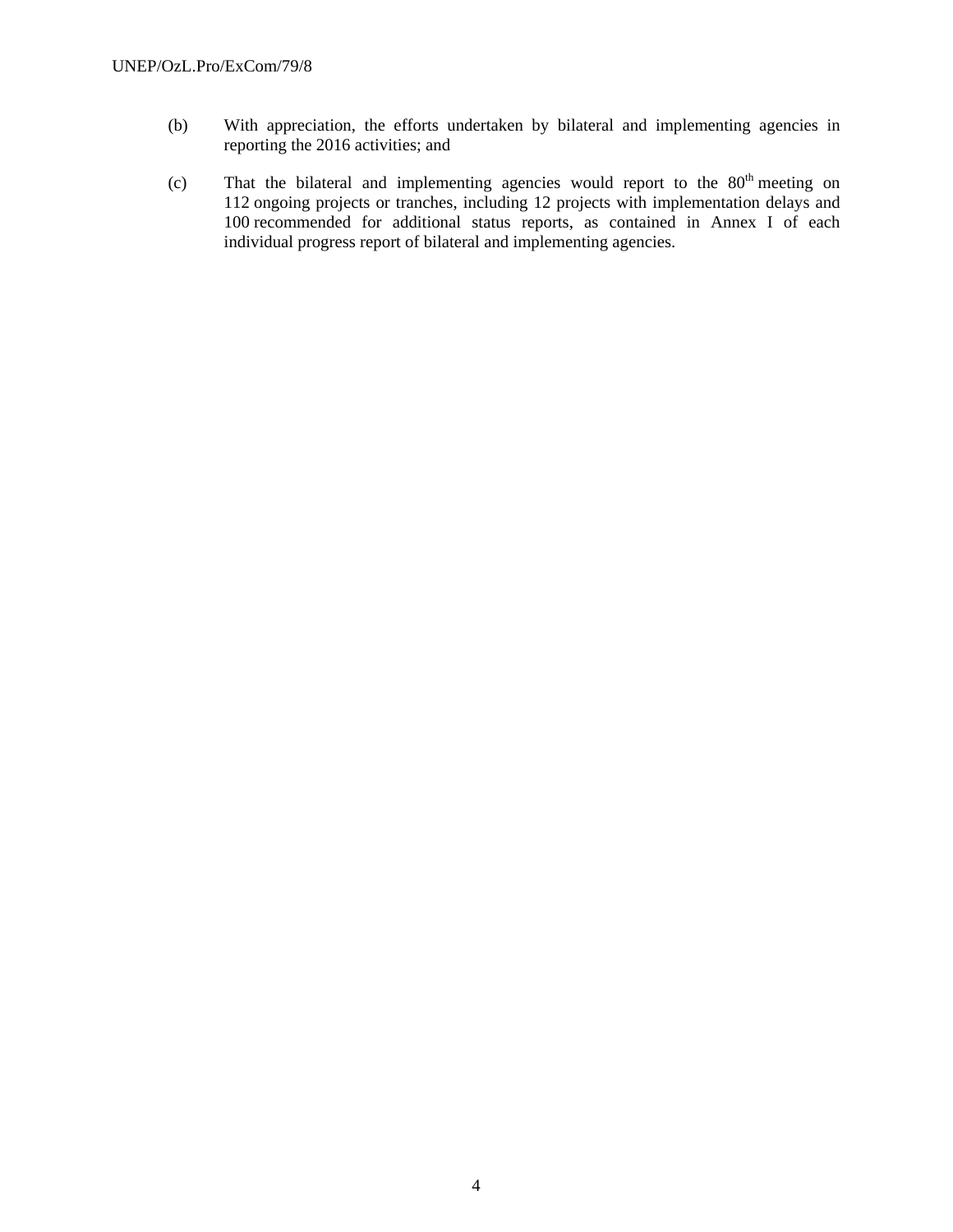### **Annex I**

## **ANALYSIS OF THE CONSOLIDATED PROGRESS REPORT OF THE MULTILATERAL FUND AS OF 31 DECEMBER 2016**

1. As of 31 December 2016, the Executive Committee had approved approximately US \$3.45 billion<sup>1</sup> to bilateral and implementing agencies as shown in Table 1. In 2016, 244 new projects and activities were approved. This level of funding is expected to result in the phase-out of 469,614 ODP tonnes of ODS consumption and production.

| <b>Sector</b>    | Approved funding (US \$) |                    |              |                   |                  |               |  |  |  |  |  |
|------------------|--------------------------|--------------------|--------------|-------------------|------------------|---------------|--|--|--|--|--|
|                  | <b>UNDP</b>              | UN                 | <b>UNIDO</b> | <b>World Bank</b> | <b>Bilateral</b> | <b>Total</b>  |  |  |  |  |  |
|                  |                          | <b>Environment</b> |              |                   |                  |               |  |  |  |  |  |
| Aerosol          | 26,432,885               | 882,689            | 34,413,700   | 22,984,030        | 2,051,914        | 86,765,218    |  |  |  |  |  |
| Destruction      | 3,622,896                | 232,200            | 5,367,342    | 400,000           | 1,789,410        | 11,411,848    |  |  |  |  |  |
| Fire fighting    | 50,000                   |                    |              |                   |                  | 50,000        |  |  |  |  |  |
| Foam             | 173,581,768              |                    | 89,018,632   | 136,426,743       | 8,095,338        | 407,122,481   |  |  |  |  |  |
| Halon            | 4,996,975                | 767,640            | 1,810,064    | 70,221,038        | 6,147,361        | 83,943,079    |  |  |  |  |  |
| Fumigants        | 20,081,243               | 2,614,366          | 78,189,630   | 5,837,887         | 18,295,227       | 125,018,351   |  |  |  |  |  |
| Multiple sectors |                          |                    | 139,440      | 2,341,168         |                  | 2,480,608     |  |  |  |  |  |
| Other            |                          |                    | 11,317,246   | 5,059,360         |                  | 16,376,606    |  |  |  |  |  |
| Phase-out plan   | 263,071,815              | 48,417,525         | 285,543,305  | 197,274,594       | 54,929,671       | 849,236,910   |  |  |  |  |  |
| Process agent    | 1,286,923                |                    | 6,337,359    | 114,342,497       |                  | 121,966,779   |  |  |  |  |  |
| Production       | 1,056,900                |                    | 50,520,740   | 359,729,770       | 10,000,000       | 421,307,410   |  |  |  |  |  |
| Refrigeration    | 137,489,662              | 13,926,555         | 180,251,568  | 181,574,107       | 40,412,768       | 553,654,660   |  |  |  |  |  |
| Several          | 56,234,942               | 216,575,428        | 15,004,529   | 28,337,410        | 4,511,975        | 320,664,284   |  |  |  |  |  |
| Solvents         | 63,699,998               | 198,860            | 23, 247, 443 | 10,237,394        | 2,512,738        | 99,896,434    |  |  |  |  |  |
| Sterilant        | 417,628                  |                    |              | 661,227           |                  | 1,078,855     |  |  |  |  |  |
| Sub-total        | 752,023,635              | 283,615,263        | 781,160,997  | 1,135,427,225     | 148,746,402      | 3,100,973,522 |  |  |  |  |  |
| Support cost     | 101,591,175              | 24,176,516         | 99,496,665   | 112,066,165       | 13,958,227       | 351,288,748   |  |  |  |  |  |
| <b>Total</b>     | 853,614,810              | 307,791,778        | 880,657,662  | 1,247,493,391     | 162,704,629      | 3,452,262,270 |  |  |  |  |  |

**Table 1. Approved funding by sector and agency as at 31 December 2016** 

2. A summary of the status of projects, by category, is presented in Table 2.

| Table 2. Status of project implementation by category |
|-------------------------------------------------------|
|-------------------------------------------------------|

| <b>Type</b>         | Number of projects* |                  |               |               | Funding (US \$)  |                |               |  |  |
|---------------------|---------------------|------------------|---------------|---------------|------------------|----------------|---------------|--|--|
|                     | <b>Approved</b>     | <b>Completed</b> | $\frac{0}{0}$ | Approved      | <b>Disbursed</b> | <b>Balance</b> | $\frac{0}{0}$ |  |  |
|                     |                     |                  | completed     |               |                  |                | disbursed     |  |  |
| Country             | 165                 | 165              | 100           | 7,266,559     | 7,266,559        | 0              | 100           |  |  |
| programme           |                     |                  |               |               |                  |                |               |  |  |
| Demonstration       | 137                 | 98               | 72            | 64,833,353    | 49,377,059       | 15,456,294     | 76            |  |  |
| Institutional       | 1,096               | 896              | 82            | 123,895,822   | 102,897,597      | 20,998,225     | 83            |  |  |
| strengthening       |                     |                  |               |               |                  |                |               |  |  |
| Investment          | 2,914               | 2,625            | 90            | 2,496,767,059 | 2,283,469,913    | 213, 297, 146  | 91            |  |  |
| Project preparation | 1,608               | 1,528            | 95            | 83,639,141    | 79,250,246       | 4,388,895      | 95            |  |  |
| Technical           | 1,563               | 1,176            | 75            | 298,765,815   | 244,055,134      | 54,710,682     | 82            |  |  |
| assistance          |                     |                  |               |               |                  |                |               |  |  |
| Training projects   | 324                 | 324              | 100           | 25,805,773    | 25,806,232       | $-459$         | 100           |  |  |
| <b>Total</b>        | 7.807               | 6,812            | 87            | 3,100,973,522 | 2,792,122,739    | 308,850,783    | 90            |  |  |

\*Excludes closed and transferred projects.

l

\*\* Excludes agency fees/administrative costs.

<sup>1</sup> An additional US \$141.55 million has been approved for the meetings of the Executive Committee, the operation of the Secretariat, and the Treasurer fees.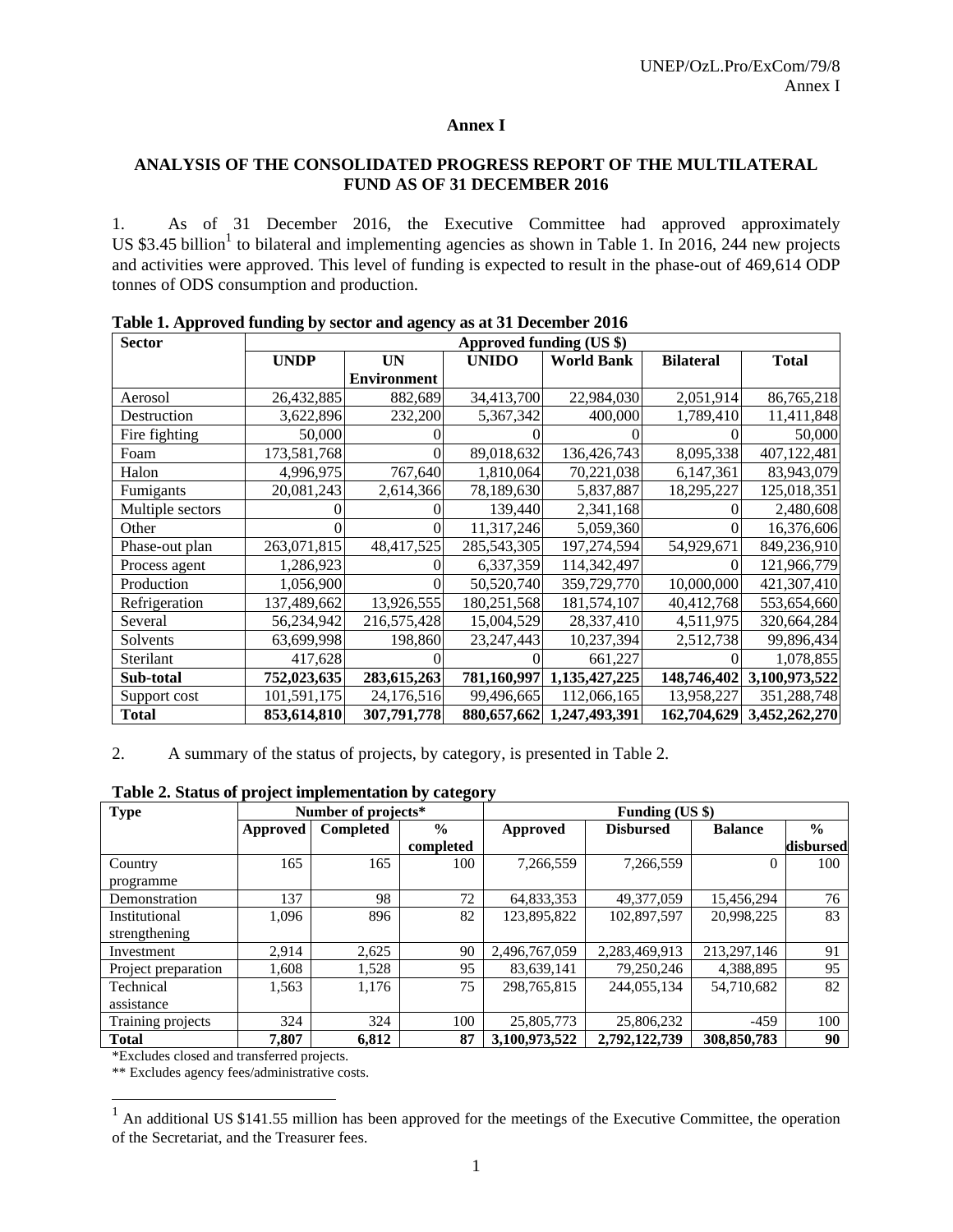3. Table 3 presents an overview of status of project implementation by year<sup>2</sup>. Of the US \$3.1 billion approved, US \$2.79 billion has been disbursed (including US \$111.64 million disbursed in 2016). All projects and activities approved between 1991 and the end of 2004 have now been completed. Approved projects (investment and non-investment) have resulted in the phase-out of 488,909 ODP<sup>3</sup> tonnes of consumption and production. As of 31 December 2016, investment projects representing around US \$1.92 billion have been completed, resulting in the permanent phase-out of 467,228 ODP tonnes with an overall cost-effectiveness of US \$4.12/kg ODP phased out.

| Year         |          | Number of projects* |                  |                 | <b>Funding (US\$)</b> |                  |               |
|--------------|----------|---------------------|------------------|-----------------|-----------------------|------------------|---------------|
|              | Approved | <b>Completed</b>    | $\frac{0}{0}$    | <b>Approved</b> | <b>Disbursed</b>      | <b>Balance</b>   | $\frac{0}{0}$ |
|              |          |                     | completed        |                 |                       |                  | disbursed     |
| 1991         | 68       | 68                  | 100              | 7,950,771       | 7,950,771             | $\Omega$         | 100           |
| 1992         | 176      | 176                 | 100              | 41,261,377      | 41,261,376            | $\boldsymbol{0}$ | 100           |
| 1993         | 217      | 217                 | 100              | 73,198,586      | 73,198,587            | $\boldsymbol{0}$ | 100           |
| 1994         | 379      | 379                 | 100              | 128,630,289     | 128,630,291           | $-2$             | 100           |
| 1995         | 355      | 355                 | 100              | 111,188,308     | 111,188,309           | $-1$             | 100           |
| 1996         | 257      | 257                 | 100              | 83,813,027      | 83,813,028            | $\boldsymbol{0}$ | 100           |
| 1997         | 532      | 532                 | 100              | 154,314,938     | 154,314,942           | $-3$             | 100           |
| 1998         | 422      | 422                 | 100              | 99,680,368      | 99,680,367            |                  | 100           |
| 1999         | 546      | 545                 | 100              | 152,703,845     | 152,706,437           | $-2,592$         | 100           |
| 2000         | 426      | 426                 | 100              | 109,540,653     | 109,540,523           | 131              | 100           |
| 2001         | 427      | 427                 | 100              | 130,138,760     | 130,139,219           | $-459$           | 100           |
| 2002         | 358      | 357                 | 100              | 162,045,816     | 162,045,813           | 4                | 100           |
| 2003         | 247      | 247                 | 100              | 157,043,468     | 157,043,467           | 1                | 100           |
| 2004         | 271      | 271                 | 100              | 162,382,038     | 162,383,914           | $-1,876$         | 100           |
| 2005         | 255      | 252                 | 99               | 182,206,843     | 179,875,231           | 2,331,613        | 99            |
| 2006         | 261      | 258                 | 99               | 121,000,982     | 120,509,964           | 491,019          | 100           |
| 2007         | 213      | 212                 | 100              | 120,217,967     | 119,497,470           | 720,496          | 99            |
| 2008         | 355      | 348                 | 98               | 122,440,434     | 121,424,448           | 1,015,986        | 99            |
| 2009         | 322      | 309                 | 96               | 74,373,972      | 72,254,428            | 2,119,544        | 97            |
| 2010         | 229      | 212                 | 93               | 85,945,428      | 80,557,096            | 5,388,332        | 94            |
| 2011         | 265      | 218                 | 82               | 202,987,781     | 191,284,143           | 11,703,637       | 94            |
| 2012         | 184      | 113                 | 61               | 103,972,962     | 83,100,711            | 20,872,251       | 80            |
| 2013         | 186      | 91                  | 49               | 126,795,947     | 112,306,258           | 14,489,690       | 89            |
| 2014         | 230      | 86                  | 37               | 96,311,640      | 70,999,549            | 25,312,091       | 74            |
| 2015         | 382      | 34                  | 9                | 170,522,416     | 65,833,746            | 104,688,670      | 39            |
| 2016         | 244      | $\overline{0}$      | $\boldsymbol{0}$ | 120,304,904     | 582,653               | 119,722,251      | $\theta$      |
| <b>Total</b> | 7,807    | 6,812               | 87               | 3,100,973,522   | 2,792,122,739         | 308,850,783      | 90            |

|  | Table 3. Status of project implementation by year |  |
|--|---------------------------------------------------|--|
|  |                                                   |  |

\*Excludes closed and transferred projects.

\*\* Excludes agency fees/administrative costs.

<sup>&</sup>lt;sup>2</sup> The data is presented according to the year when a project was approved. It treats all approvals (investment and non-investment projects) equally (i.e., an investment project or annual funding tranche of an MYA of US \$1 million is considered one project as is a country programme preparation of US \$30,000). Key indicators from the annual summary are: the percentage of projects completed, ODP phased out, and percentage of funds disbursed.<br><sup>3</sup> Tetal where the sure for the Funds includes 467,228, ODP, tennes from completed investment

Total phased out for the Fund includes 467,228 ODP tonnes from completed investment projects, 14,260 ODP tonnes from completed non-investment projects and 7,421 ODP tonnes from ongoing projects.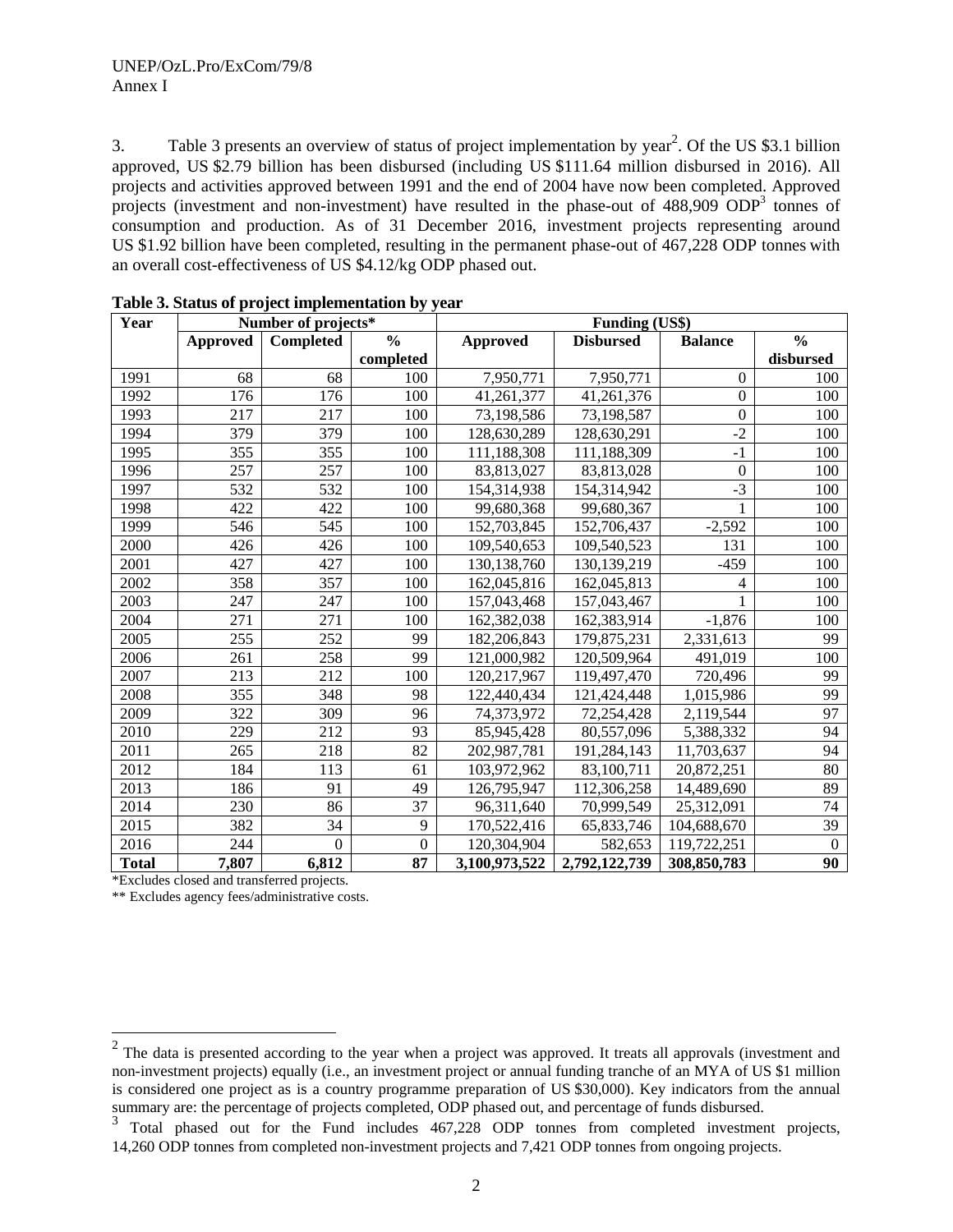## **COMPLETED PROJECTS4**

4. Overall, 99.9 per cent of the funds approved for completed investment projects have been disbursed.<sup>5</sup>

### **Completed investment projects**

5. Table 4 presents information on investment projects that have been completed since 1991. The table presents the data in total, followed by data according to region, sector, implementation characteristics, and disbursement method.

| <b>Item</b>                           | Number of       | <b>Approved</b>          | Per cent of<br>funds | Consumption<br>(ODP phased | Production<br>(ODP) | verage number<br>of months from | Average<br>number of | Overall cost-<br>effectiveness to |
|---------------------------------------|-----------------|--------------------------|----------------------|----------------------------|---------------------|---------------------------------|----------------------|-----------------------------------|
|                                       | projects        | funds plus<br>adjustment | disbursed            | $out*)$                    | phased out)*        | approval to                     | months from          | the Fund                          |
|                                       |                 | $(US \$                  |                      |                            |                     | first                           | approval to          | (US\$/kg.)                        |
|                                       |                 |                          |                      |                            |                     | disbursement                    | completion           |                                   |
| <b>TOTAL</b>                          | 2.625           | 1,924,089,265            | 100                  | 265,951                    | 201,277             | 15                              | 36                   | 4.12                              |
| <b>Region</b>                         |                 |                          |                      |                            |                     |                                 |                      |                                   |
| Africa                                | 427             | 141,731,621              | 100                  | 17,864                     | $\Omega$            | 15                              | 40                   | 7.93                              |
| Asia & Pacific                        | 1,427           | 1,363,645,915            | 100                  | 206,727                    | 181,327             | 16                              | $\overline{36}$      | 3.51                              |
| Europe                                | 133             | 62,203,055               | 99                   | 7,714                      | 175                 | 10                              | 32                   | 7.88                              |
| Latin America                         | 638             | 356,508,675              | 100                  | 33,645                     | 19,775              | 14                              | 36                   | 6.67                              |
| and Caribbean                         |                 |                          |                      |                            |                     |                                 |                      |                                   |
| Global                                | n/a             | $\Omega$                 | $\overline{0}$       | $\Omega$                   | $\Omega$            | n/a                             | n/a                  | n/a                               |
| Sector                                |                 |                          |                      |                            |                     |                                 |                      |                                   |
| Aerosol                               | 124             | 63,046,350               | 100                  | 26,883                     | $\Omega$            | 16                              | 41                   | 2.35                              |
| Destruction                           | $\Omega$        |                          | $\theta$             | 0                          | $\theta$            | n/a                             | n/a                  | n/a                               |
| Foam                                  | 1.000           | 368,561,991              | 100                  | 69,181                     | $\Omega$            | 15                              | 34                   | 5.33                              |
| Fumigants                             | 118             | 94,929,014               | 100                  | 7,557                      | $\Omega$            | 10                              | 46                   | 12.56                             |
| Halon                                 | 39              | 71,476,177               | 100                  | 42.111                     | 41,958              | 17                              | 30                   | 0.85                              |
| Multiple sectors                      | $\overline{A}$  | 2,287,376                | 100                  | 419                        | 0                   | $\overline{28}$                 | 78                   | 5.46                              |
| Other                                 | 8               | 16,059,360               | 100                  | 1,574                      | $\Omega$            | 12                              | $\overline{20}$      | 10.20                             |
| Phase-out plan                        | 504             | 318,303,102              | 100                  | 47,205                     | 10.988              | 15                              | 39                   | 5.47                              |
| Process agent                         | 30              | 120,252,627              | 100                  | 19,573                     | 52,162              | 10                              | $\overline{27}$      | 1.68                              |
| Production                            | $\overline{57}$ | 346,091,994              | 100                  | $\Omega$                   | 96,169              | $\overline{9}$                  | 18                   | 3.60                              |
| Refrigeration                         | 610             | 427,655,617              | 100                  | 44.103                     | $\Omega$            | 16                              | 39                   | 9.70                              |
| Solvents                              | 128             | 94,351,804               | 100                  | 7,285                      | $\Omega$            | 19                              | 32                   | 12.95                             |
| Sterilant                             |                 | 1,073,855                | 100                  | 60                         | $\Omega$            | $\overline{15}$                 | 34                   | 17.77                             |
| <b>Implementation characteristics</b> |                 |                          |                      |                            |                     |                                 |                      |                                   |
| Agency                                | 1,659           | 707,468,902              | 100                  | 92,119                     | 17,381              | 11                              | 35                   | 6.46                              |
| implementation                        |                 |                          |                      |                            |                     |                                 |                      |                                   |
| National                              | 966             | 1,216,620,364            | 100                  | 173,832                    | 183,896             | 21                              | 40                   | 3.40                              |
| implementation                        |                 |                          |                      |                            |                     |                                 |                      |                                   |

**Table 4. Cumulative completed investment projects** 

 $\overline{a}$ 

 $4$  Completed projects/activities are defined in decisions 17/22 and 19/23 as projects that have been commissioned and where the ODS addressed has been phased out. A further decision (decision 28/2) extends the definition to cover situations where no further use of CFCs in the sectors covered is in evidence, where an alternative product is being produced (and/or production has begun), and where the equipment using CFCs has been destroyed/dismantled/rendered unusable with respect to ODSs. Work programme activities without an ODS phase-out are considered completed when the activity is finished (e.g., for a workshop, when it has been conducted).<br><sup>5</sup> The reason that 100 per cent of funds have not been disbursed for completed projects is that it may t

months to one year to finalise accounting records.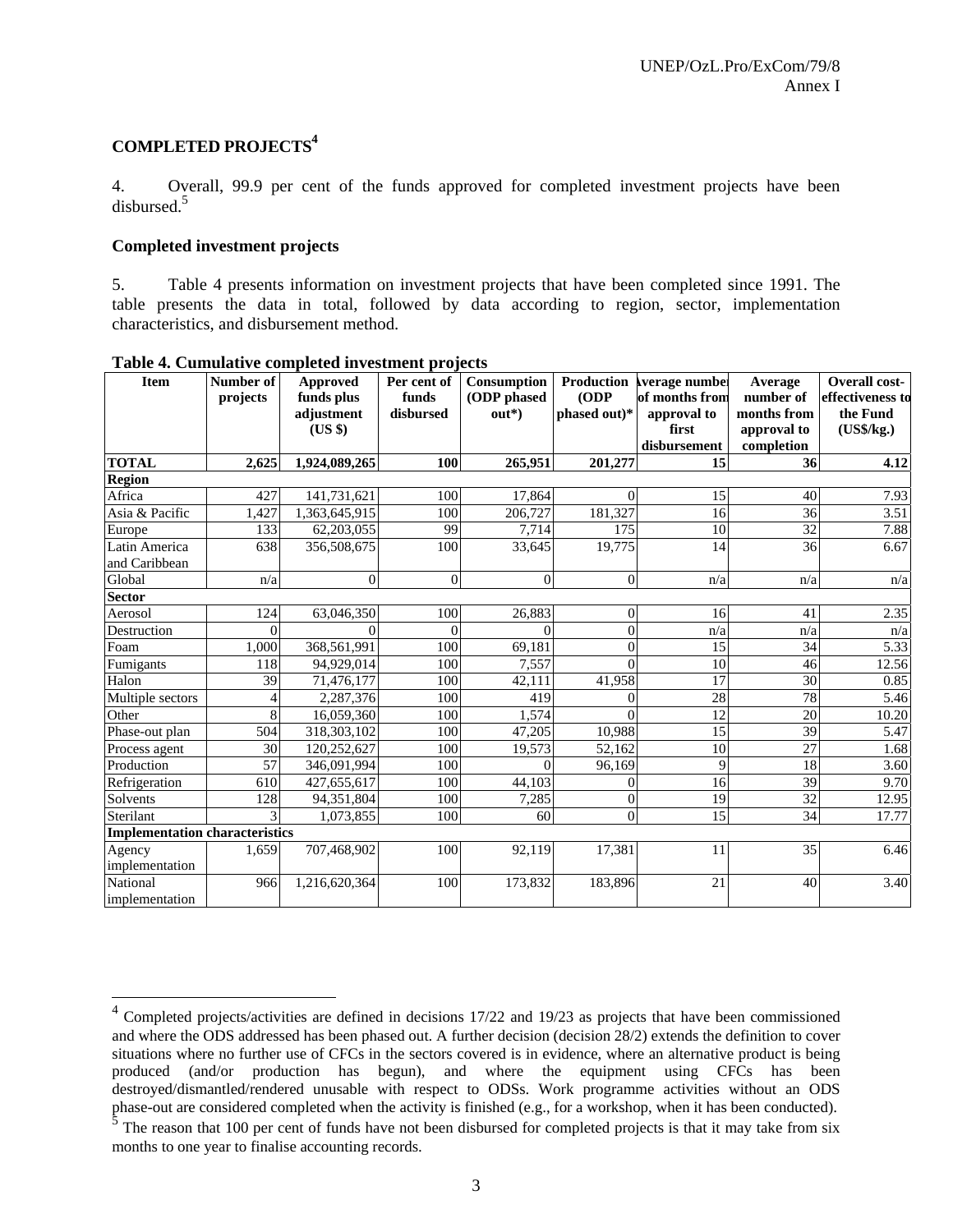| <b>Item</b>         | Number of<br>projects | Approved<br>funds plus<br>adjustment<br>$(US \$ | Per cent of<br>funds<br>disbursed | <b>Consumption</b><br>(ODP phased)<br>$out*)$ | <b>Production</b><br>(ODP)<br>phased out)* | verage number<br>of months from<br>approval to<br>first<br>disbursement | Average<br>number of<br>months from<br>approval to<br>completion | <b>Overall cost-</b><br>effectiveness to<br>the Fund<br>(US\$/kg.) |
|---------------------|-----------------------|-------------------------------------------------|-----------------------------------|-----------------------------------------------|--------------------------------------------|-------------------------------------------------------------------------|------------------------------------------------------------------|--------------------------------------------------------------------|
| Disbursement method |                       |                                                 |                                   |                                               |                                            |                                                                         |                                                                  |                                                                    |
| During              | 2,534                 | 1,832,004,071                                   | 100                               | 261,235                                       | 199.719                                    | 15 <sup>1</sup>                                                         | 37                                                               | 3.97                                                               |
| implementation      |                       |                                                 |                                   |                                               |                                            |                                                                         |                                                                  |                                                                    |
| After               | 50                    | 17,166,608                                      | 100                               | 2,512                                         | $\Omega$                                   | 23                                                                      | 25                                                               | 6.83                                                               |
| implementation      |                       |                                                 |                                   |                                               |                                            |                                                                         |                                                                  |                                                                    |
| Retroactive         | 36                    | 14,138,587                                      | 100                               | 2,100                                         | 500                                        | 15                                                                      | 8                                                                | \$5.44                                                             |
| funding             |                       |                                                 |                                   |                                               |                                            |                                                                         |                                                                  |                                                                    |
| Country to          | 5                     | 60,780,000                                      | 100                               | 103                                           | 1,058                                      | 8                                                                       | 33                                                               | \$52.33                                                            |
| final               |                       |                                                 |                                   |                                               |                                            |                                                                         |                                                                  |                                                                    |
| beneficiaries       |                       |                                                 |                                   |                                               |                                            |                                                                         |                                                                  |                                                                    |

## **Completed non-investment projects**

6. Table 5 presents data on cumulative completed non-investment projects. Since 1991, 2,659 non-investment projects have been completed at a total value of US \$393.36 million.

| <b>Item</b>                           | Number of      | <b>Approved</b> | Per cent of    | Average number    | Average number  |
|---------------------------------------|----------------|-----------------|----------------|-------------------|-----------------|
|                                       | projects       | funds plus      | funds          | of months from    | of months from  |
|                                       |                | adjustment      | disbursed      | approval to first | approval to     |
|                                       |                | (US \$)         |                | disbursement      | completion      |
| <b>TOTAL</b>                          | 2,659          | 393,362,525     | 99             | 11                | 37              |
| <b>Region</b>                         |                |                 |                |                   |                 |
| Africa                                | 759            | 67,762,152      | 98             | 11                | 38              |
| Asia & Pacific                        | 791            | 113,075,949     | 98             | 13                | 39              |
| Europe                                | 174            | 16,576,825      | 100            | 9                 | $\overline{34}$ |
| Latin America and Caribbean           | 646            | 75,083,780      | 100            | 12                | 41              |
| Global                                | 289            | 120,863,820     | 100            | 6                 | 22              |
| <b>Sector</b>                         |                |                 |                |                   |                 |
| Aerosol                               | 31             | 2,461,265       | 100            | 11                | 36              |
| Destruction                           | $\overline{4}$ | 1,028,464       | 98             | 11                | 45              |
| Foam                                  | 27             | 8,121,026       | 100            | 15                | 34              |
| Fumigants                             | 133            | 20,596,656      | 99             | 9                 | 39              |
| Halon                                 | 82             | 11,267,852      | 100            | 17                | 44              |
| Multiple sectors                      | $\mathbf{1}$   | 53,792          | 100            | 56                | 58              |
| Other                                 | $\mathbf{1}$   | 76,499          | 100            | $\overline{7}$    | 38              |
| Phase-out plan                        | 305            | 29,810,402      | 94             | 11                | 38              |
| Process agent                         | $\mathbf{0}$   | $\Omega$        | $\Omega$       | n/a               | n/a             |
| Production                            |                | 40,000          | 100            | 4                 | $\overline{4}$  |
| Refrigeration                         | 616            | 80,888,262      | 100            | 16                | 50              |
| Several                               | 1,425          | 235,825,142     | 99             | $\mathbf Q$       | $\overline{31}$ |
| Solvents                              | 33             | 3,193,165       | 100            | 11                | 26              |
| Sterilant                             | $\overline{0}$ | $\overline{0}$  | $\overline{0}$ | n/a               | n/a             |
| <b>Implementation characteristics</b> |                |                 |                |                   |                 |
| Agency implementation                 | 2,160          | 296,763,558     | 99             | 10                | 36              |
| National implementation               | 499            | 96,598,967      | 100            | 15                | 42              |
| <b>Disbursement method</b>            |                |                 |                |                   |                 |
| During implementation                 | 2,629          | 383,449,075     | 99             | 11                | 37              |
| After implementation                  | 26             | 2,394,315       | 97             | 14                | 21              |
| Retroactive funding                   | $\theta$       | $\theta$        | $\overline{0}$ | n/a               | n/a             |
| Country to final beneficiaries        | $\overline{4}$ | 7,519,135       | 100            | $\tau$            | 49              |

**Table 5.Cumulative completed non-investment projects** 

7. The average time from approval to first disbursement for non-investment projects is 11 months. Non-investment projects have been completed, on average, 37 months after they were approved. This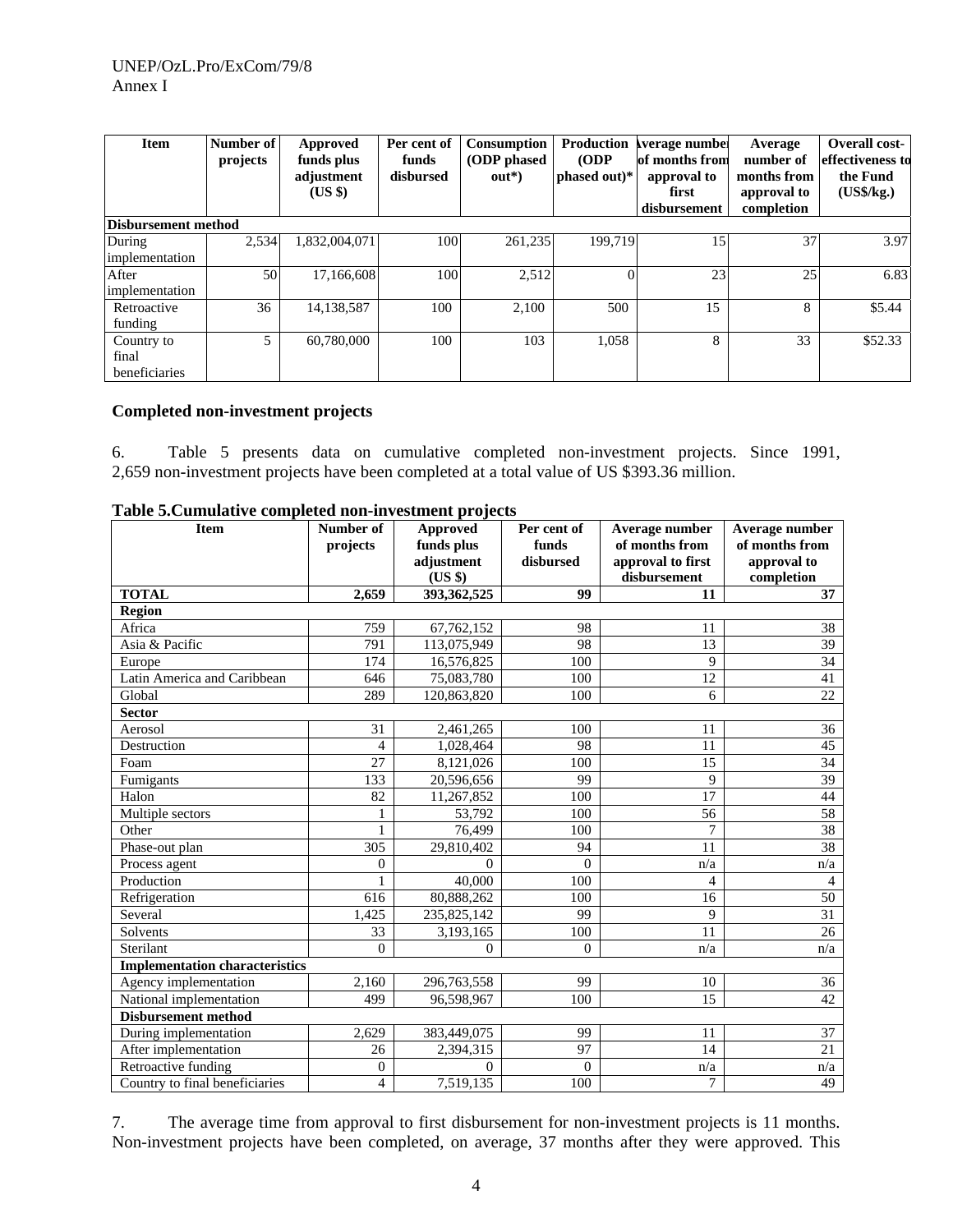figure is influenced by the large number of projects (1,425 of 2,659) in the sector called "several", which had an average time from approval to completion of 31 months. Non-investment projects in the other sectors were completed between 4 and 58 months after they had been approved.

8. Almost all projects were implemented by the agency concerned rather than through national implementation. Agency implementation of non-investment projects normally does not require legal agreements, which may explain the shorter period of time (36 months) compared with nationally-implemented non-investment projects (42 months).

### **ONGOING PROJECTS**

### **Ongoing investment projects**

9. Table 6 presents information on the status of investment projects under implementation by region, sector, and implementation characteristics.

| rasic of cumulative ongoing investment projects<br><b>Item</b> |          |                      |                  |                  |                 | <b>Number of Approved Per cent of Number of Per cent of Average number</b> | Average         | verage lengt) verall cost |              |
|----------------------------------------------------------------|----------|----------------------|------------------|------------------|-----------------|----------------------------------------------------------------------------|-----------------|---------------------------|--------------|
|                                                                | projects | funds plus           | funds            | projects         | projects        | of months from                                                             | number of       | of delay in               | effective-   |
|                                                                |          | adjustment disbursed |                  | disbursing       |                 | disbursing approval to first                                               | months from     |                           | ness to the  |
|                                                                |          | (US)                 |                  |                  |                 | disbursement                                                               | approval to     | project<br>planned        | <b>Fund</b>  |
|                                                                |          |                      |                  |                  |                 |                                                                            | planned         | completion                | $(US/kg.)^*$ |
|                                                                |          |                      |                  |                  |                 |                                                                            | completion      |                           |              |
| <b>GRAND TOTAL</b>                                             |          | 289 557,957,065      | 62               | 183              | 63              | 10                                                                         | 47              | $\overline{18}$           | 49.37        |
| <b>Region</b>                                                  |          |                      |                  |                  |                 |                                                                            |                 |                           |              |
| Africa                                                         | 80       | 32,542,960           | 45               | 47               | 59              | 10                                                                         | 54              | 21                        | 54.46        |
| Asia & Pacific                                                 | 129      | 465,445,674          | 65               | 86               | $\overline{67}$ | 11                                                                         | 49              | 22                        | 49.24        |
| Europe                                                         | 17       | 12,195,368           | 65               | 13               | 76              | 11                                                                         | 43              | 10                        | 33.55        |
| Latin America and                                              | 63       | 47,773,063           | 40               | $\overline{37}$  | $\overline{59}$ | 8                                                                          | 36              | $\overline{4}$            | 53.82        |
| Caribbean                                                      |          |                      |                  |                  |                 |                                                                            |                 |                           |              |
| Global                                                         | $\Omega$ | $\theta$             | $\boldsymbol{0}$ | $\boldsymbol{0}$ | $\Omega$        | $\boldsymbol{0}$                                                           | n/a             | n/a                       | n/a          |
| <b>Sector</b>                                                  |          |                      |                  |                  |                 |                                                                            |                 |                           |              |
| Aerosol                                                        | 3        | 19,848,996           | 96               | $\overline{3}$   | 100             | $\overline{14}$                                                            | 118             | 73                        | 35.08        |
| Destruction                                                    | $\theta$ | $\Omega$             | $\theta$         | $\overline{0}$   | $\Omega$        | n/a                                                                        | n/a             | n/a                       | n/a          |
| Foam                                                           | 6        | 11,607,995           | 84               | 6                | 100             | 33                                                                         | 85              | 61                        | 39.99        |
| Fumigants                                                      | 5        | 5,020,759            | 92               | $\overline{5}$   | 100             | 9                                                                          | 105             | 49                        | 10.22        |
| Halon                                                          | $\Omega$ | $\theta$             | $\overline{0}$   | $\mathbf{0}$     | $\theta$        | n/a                                                                        | n/a             | n/a                       | n/a          |
| Multiple sectors                                               | $\Omega$ | $\Omega$             | $\boldsymbol{0}$ | $\mathbf{0}$     | $\mathbf{0}$    | n/a                                                                        | n/a             | n/a                       | n/a          |
| Other                                                          | $\Omega$ | $\theta$             | $\overline{0}$   | $\theta$         | $\theta$        | n/a                                                                        | n/a             | n/a                       | n/a          |
| Phase-out plan                                                 | 267      | 435,569,931          | $\overline{57}$  | 161              | 60              | 10                                                                         | 44              | 14                        | 64.23        |
| Process agent                                                  | $\Omega$ | $\Omega$             | $\overline{0}$   | $\boldsymbol{0}$ | $\theta$        | n/a                                                                        | n/a             | n/a                       | n/a          |
| Production                                                     | 5        | 73,846,900           | $\overline{77}$  | 5                | 100             | 5                                                                          | 33              | 12                        | 25.36        |
| Refrigeration                                                  | 3        | 12,062,484           | 78               | $\overline{3}$   | 100             | 6                                                                          | 96              | 66                        | 46.39        |
| Solvents                                                       | $\Omega$ | $\Omega$             | $\overline{0}$   | $\mathbf{0}$     | $\overline{0}$  | n/a                                                                        | n/a             | n/a                       | n/a          |
| Sterilant                                                      | $\Omega$ | $\theta$             | $\overline{0}$   | $\mathbf{0}$     | $\Omega$        | n/a                                                                        | n/a             | n/a                       | n/a          |
| <b>Implementation characteristics</b>                          |          |                      |                  |                  |                 |                                                                            |                 |                           |              |
| Agency                                                         |          | 173 267,878,237      | 59               | 118              | 68              | 9                                                                          | 56              | 27                        | 48.88        |
| implementation                                                 |          |                      |                  |                  |                 |                                                                            |                 |                           |              |
| National                                                       |          | 116 290,078,828      | 65               | 65               | 56              | 12                                                                         | $\overline{35}$ | 5                         | 49.83        |
| implementation                                                 |          |                      |                  |                  |                 |                                                                            |                 |                           |              |
| <b>Disbursement method</b>                                     |          |                      |                  |                  |                 |                                                                            |                 |                           |              |
| During                                                         |          | 264 231,861,277      | 46               | 162              | 61              | 10                                                                         | 47              | $\overline{17}$           | 37.24        |
| implementation                                                 |          |                      |                  |                  |                 |                                                                            |                 |                           |              |
| After                                                          | $\Omega$ | $\Omega$             | $\overline{0}$   | $\Omega$         | $\theta$        | n/a                                                                        | n/a             | n/a                       | n/a          |
| implementation                                                 |          |                      |                  |                  |                 |                                                                            |                 |                           |              |
| Country to final                                               | 25       | 326,095,788          | 73               | 21               | 84              | 9                                                                          | 48              | 25                        | 64.26        |
| beneficiaries                                                  |          |                      |                  |                  |                 |                                                                            |                 |                           |              |

#### **Table 6. Cumulative ongoing investment projects**

\*Based on the ODS to be phased out according to the proposal.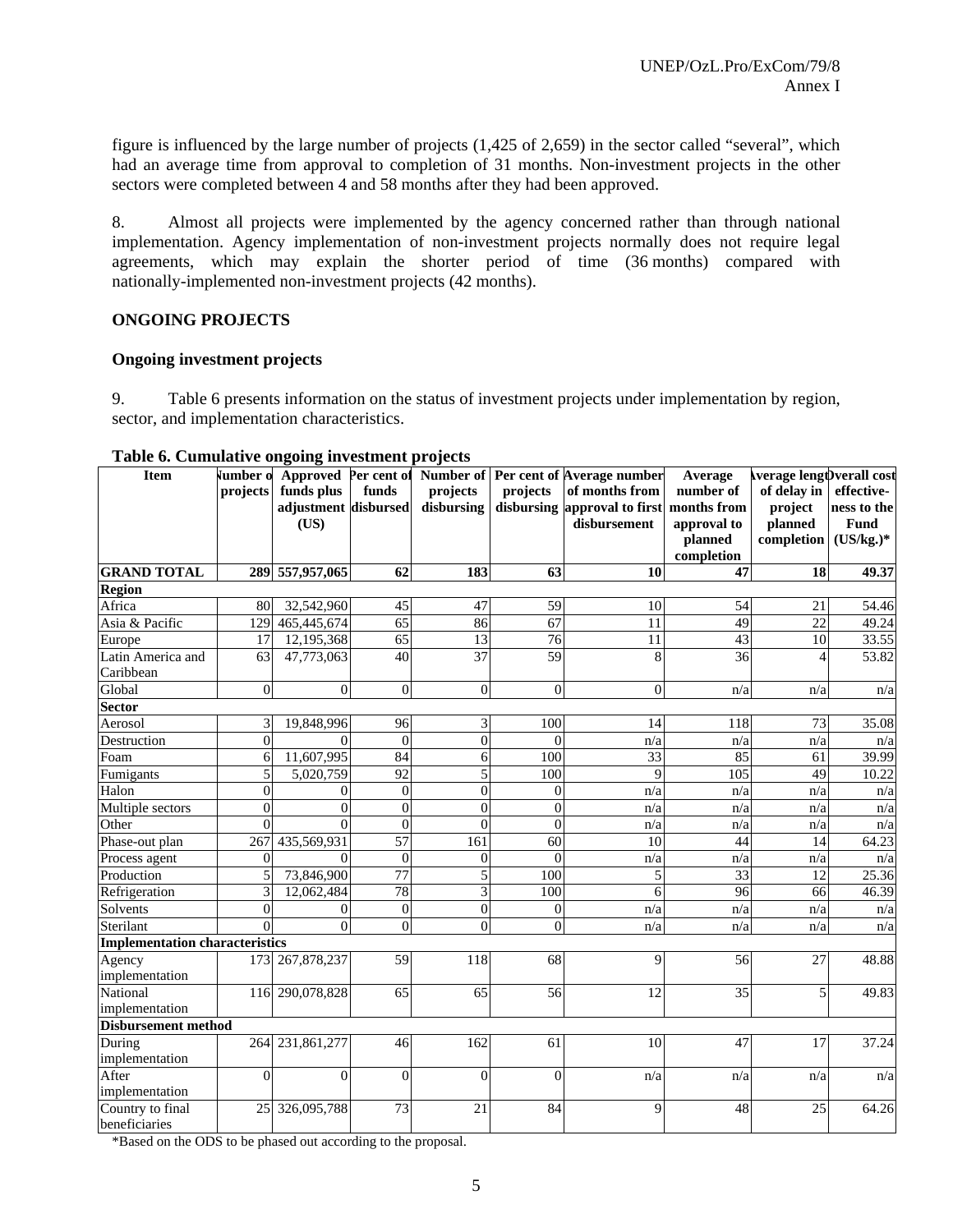10. There are currently 289 investment projects under implementation at a total value of over US \$557.96 million. Around 62 per cent of the funds have already been disbursed. The overall average cost-effectiveness of ongoing investment projects is US \$49.37/kg ODP to be phased out. The average number of months from approval to first disbursement is 10 months. The average duration of an ongoing investment project is 47 months. Typically, ongoing investment projects are completed 18 months later than originally planned, which could be considered the average delay.

## **Ongoing non-investment projects**

11. Table 7 presents information on the status of non-investment projects under implementation by region, sector, and implementation characteristic.

| <b>Item</b>                           | <b>Number</b>  | <b>Approved</b>  | Per cent        | Number of Per cent |                 | Average                | Average         | <b>Average length</b>        |
|---------------------------------------|----------------|------------------|-----------------|--------------------|-----------------|------------------------|-----------------|------------------------------|
|                                       | of             | funds plus       | of funds        | projects           | of projects     | number of              | number of       | of                           |
|                                       | projects       | adjustment       | disbursed       | disbursing         |                 | disbursing months from |                 | months from lelay in project |
|                                       |                | (US)             |                 |                    |                 | pproval to firs        | approval to     | planned                      |
|                                       |                |                  |                 |                    |                 | disbursement           | planned         | completion                   |
|                                       |                |                  |                 |                    |                 |                        | completion      |                              |
| <b>TOTAL</b>                          | 626            | 126,189,881      | 31              | 351                | 56              | 13                     | 38              | 13                           |
| <b>Region</b>                         |                |                  |                 |                    |                 |                        |                 |                              |
| Africa                                | 218            | 19,950,838       | 22              | 119                | 55              | 12                     | 37              | 13                           |
| Asia & Pacific                        | 220            | 48,484,931       | $\overline{23}$ | 123                | 56              | 14                     | 41              | 14                           |
| Europe                                | 37             | 4,524,430        | 36              | 29                 | 78              | 10                     | 34              | 10                           |
| Latin America and                     |                |                  |                 |                    |                 |                        |                 |                              |
| Caribbean                             | 141            | 19,959,454       | 29              | 76                 | 54              | 14                     | 38              | 13                           |
| Global                                | 10             | 33,270,228       | 49              | $\overline{4}$     | 40              | $\overline{17}$        | 33              | $\overline{7}$               |
| Sector                                |                |                  |                 |                    |                 |                        |                 |                              |
| Aerosol                               | $\overline{0}$ | $\Omega$         | $\overline{0}$  | $\overline{0}$     | $\Omega$        | n/a                    | n/a             | n/a                          |
| Destruction                           | 15             | 9,564,588        | 47              | 14                 | 93              | 11                     | 60              | 34                           |
| Foam                                  | $\tau$         | 2,709,816        | 47              | 5                  | 71              | $\overline{7}$         | 36              | 18                           |
| Fumigants                             | 4              | 756,747          | 43              | $\overline{4}$     | 100             | 24                     | 44              | $\overline{24}$              |
| Halon                                 | $\overline{0}$ | 0                | $\Omega$        | $\overline{0}$     | $\Omega$        | n/a                    | n/a             | n/a                          |
| Multiple sectors                      | $\overline{0}$ | $\Omega$         | $\Omega$        | $\overline{0}$     | $\Omega$        | n/a                    | n/a             | n/a                          |
| Other                                 | $\overline{0}$ | $\Omega$         | $\mathbf{0}$    | $\overline{0}$     | $\overline{0}$  | n/a                    | n/a             | n/a                          |
| Phase-out plan                        | 245            | 37,120,605       | 17              | $\overline{119}$   | 49              | 15                     | 44              | 13                           |
| Process agent                         | $\overline{0}$ | $\theta$         | $\overline{0}$  | $\boldsymbol{0}$   | $\overline{0}$  | n/a                    | n/a             | n/a                          |
| Production                            | $\overline{0}$ | $\theta$         | $\Omega$        | $\overline{0}$     | $\Omega$        | n/a                    | n/a             | n/a                          |
| Refrigeration                         | 24             | 13,181,274       | 33              | 14                 | $\overline{58}$ | $\overline{20}$        | 53              | $\overline{25}$              |
| Several                               | 330            | 62,651,235       | $\overline{36}$ | 195                | $\overline{59}$ | 11                     | $\overline{31}$ | $\overline{11}$              |
| Solvents                              |                | 205,616          | $\mathbf{0}$    | $\overline{0}$     | $\overline{0}$  | n/a                    | $\overline{29}$ | $\overline{15}$              |
| Sterilant                             | $\overline{0}$ | $\overline{0}$   | $\mathbf{0}$    | $\mathbf{0}$       | $\theta$        | n/a                    | n/a             | n/a                          |
| <b>Implementation characteristics</b> |                |                  |                 |                    |                 |                        |                 |                              |
| Agency implementation                 | 522            | 91,265,779       | 32              | 288                | 55              | 13                     | 39              | 14                           |
| National implementation               | 104            | 34,924,102       | $\overline{29}$ | 63                 | 61              | $\overline{13}$        | $\overline{32}$ | 6                            |
| <b>Disbursement method</b>            |                |                  |                 |                    |                 |                        |                 |                              |
| During implementation                 | 626            | 126,189,881      | 31              | 351                | 56              | 13                     | 38              | 13                           |
| After implementation                  | $\mathbf{0}$   | $\boldsymbol{0}$ | $\overline{0}$  | $\theta$           | $\overline{0}$  | n/a                    | n/a             | n/a                          |
| Retroactive funding                   | $\mathbf{0}$   | $\overline{0}$   | $\Omega$        | $\overline{0}$     | $\Omega$        | n/a                    | n/a             | n/a                          |
| Country to final                      |                |                  |                 |                    |                 |                        |                 |                              |
| beneficiaries                         | $\overline{0}$ | $\boldsymbol{0}$ | $\overline{0}$  | $\boldsymbol{0}$   | $\overline{0}$  | n/a                    | n/a             | n/a                          |

**Table 7. Cumulative ongoing non-investment projects** 

12. There are currently 626 non-investment projects under implementation at a total value of US \$126.19 million, with 31 per cent of the funds already disbursed. The average number of months from approval to first disbursement is 13 months. On average, ongoing non-investment projects are completed 38 months from the date of approval, which represents a delay of 13 months.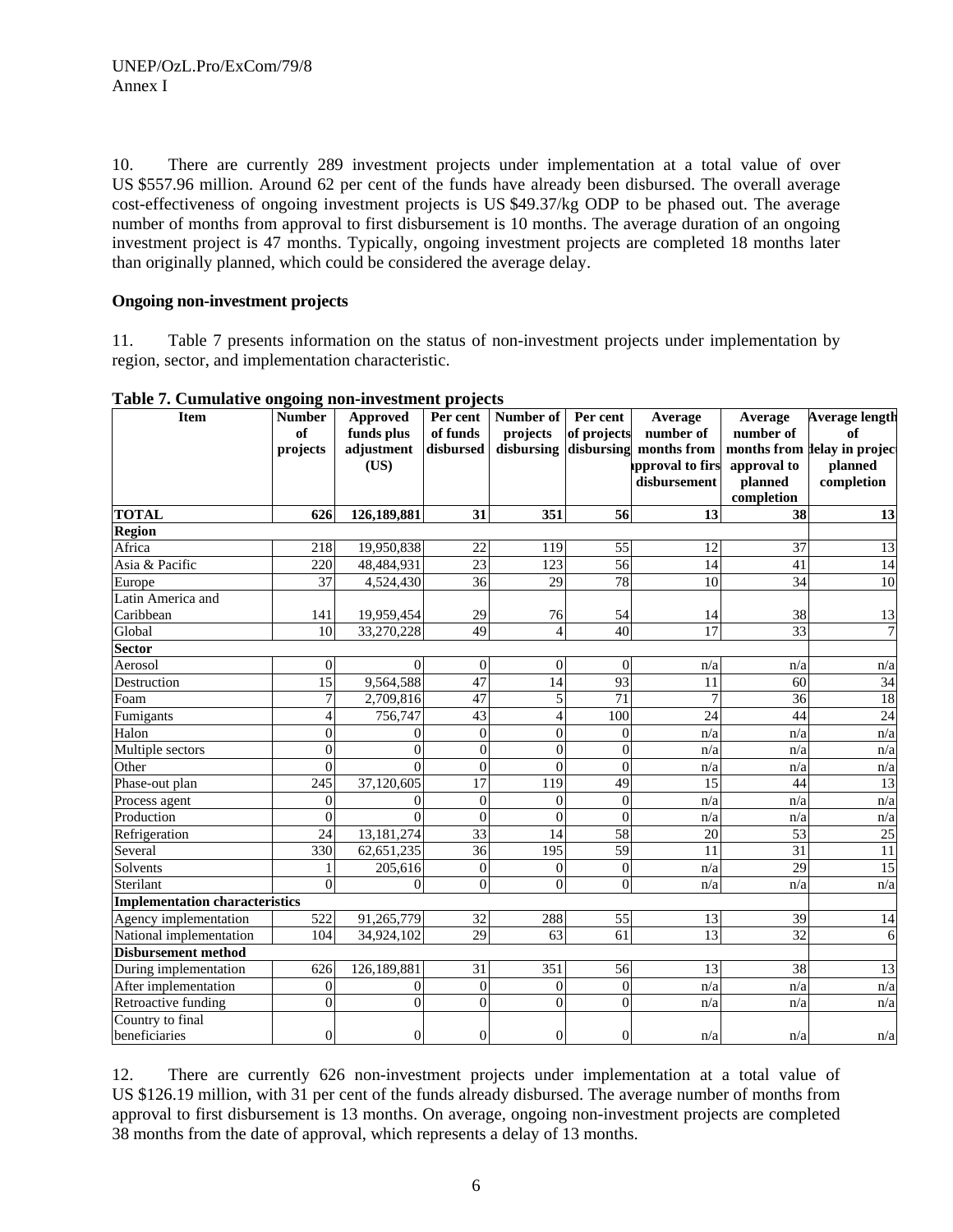## **CLOSED AND TRANSFERRED PROJECTS**

13. Table 8 presents a summary of closed projects.

| <b>Agency</b>          | <b>Number</b><br>of<br>projects | Approved<br>funding<br>(US\$) | <b>Adjustments</b><br>(USS) | <b>Approved</b><br>funding plus<br>adjustment<br>(US\$) | <b>Funds</b><br>disbursed<br>(US\$) | Consumption<br><b>ODP</b> to be<br>phased out | <b>Consumption</b><br><b>ODP</b> phased<br>out |
|------------------------|---------------------------------|-------------------------------|-----------------------------|---------------------------------------------------------|-------------------------------------|-----------------------------------------------|------------------------------------------------|
| <b>Closed projects</b> |                                 |                               |                             |                                                         |                                     |                                               |                                                |
| <b>UNDP</b>            | 78                              | 16,947,886                    | $-10,052,769$               | 6,895,117                                               | 6,895,116                           | 671                                           | 636                                            |
| <b>UN</b>              | $\mathfrak{S}$                  | 680,000                       | $-659,000$                  | 21,000                                                  | 21,000                              | $\Omega$                                      | $\theta$                                       |
| Environment            |                                 |                               |                             |                                                         |                                     |                                               |                                                |
| <b>UNIDO</b>           | 58                              | 11,185,651                    | $-6,665,913$                | 4,519,738                                               | 4,519,741                           | 1,123                                         | 338                                            |
| World Bank             | 95                              | 30,924,304                    | $-29,550,785$               | 1,373,519                                               | 1,373,519                           | 657                                           | 581                                            |
| <b>Bilateral</b>       | 14                              | 1,149,323                     | $-921,422$                  | 227,901                                                 | 227,901                             | 221                                           | $\Omega$                                       |
| <b>Total</b>           | 250                             | 60,887,164                    | -47,849,889                 | 13,037,275                                              | 13,037,277                          | 2,671                                         | 1,555                                          |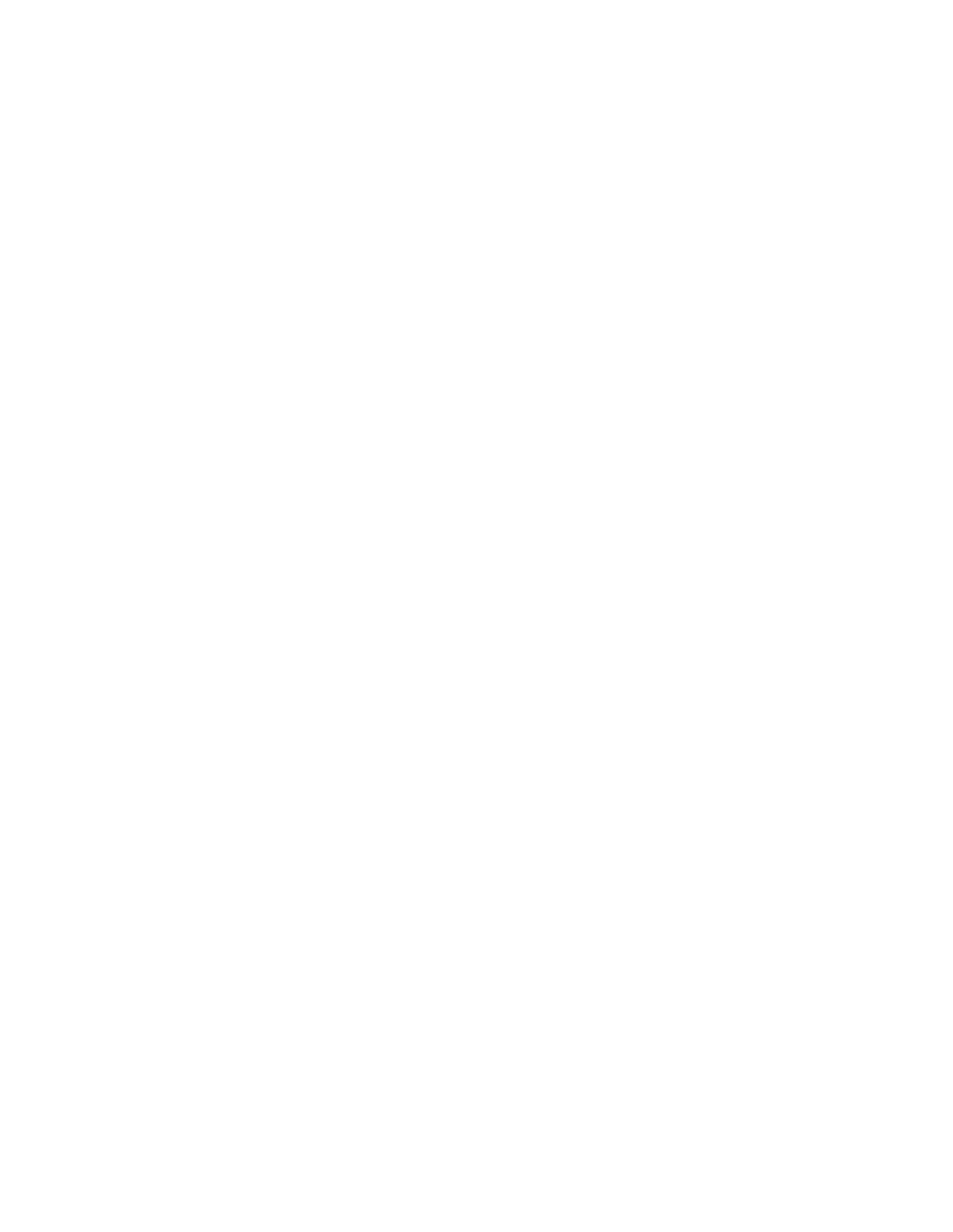## **Appendix I**

## **PROJECT IMPLEMENTATION IN 2016 BY COUNTRY**

| <b>Country</b>                   | <b>Phased</b><br>out in | Percentage<br>of planned | <b>Estimated</b><br>funds | <b>Funds</b><br>disbursed in | <b>Percentage of</b><br>funds | Percentage<br>of planned |
|----------------------------------|-------------------------|--------------------------|---------------------------|------------------------------|-------------------------------|--------------------------|
|                                  | 2016                    | phase-out                | disbursed                 | 2016 (US\$)                  | disbursed over                | projects                 |
|                                  |                         | achieved                 | in 2016                   |                              | estimation in                 | completed                |
|                                  |                         | in 2016                  | (US\$)                    |                              | 2016                          | in 2016                  |
| Afghanistan                      | 0.0                     |                          | 253,392                   | 60,018                       | 24                            | $\overline{0}$           |
| Albania                          | 0.0                     |                          | 129,265                   | 134,874                      | 104                           | $\overline{0}$           |
| Algeria                          | 0.0                     |                          | 387,214                   | 141,539                      | 37                            | 100                      |
| Angola                           | 0.0                     |                          | 203,813                   | 167,401                      | 82                            | 33                       |
| Antigua and Barbuda              | 0.0                     |                          | 63,615                    | 19,812                       | 31                            | $\mathbf{0}$             |
| Argentina                        | $-0.1$                  |                          | 504,527                   | 522,164                      | 103                           | $\boldsymbol{0}$         |
| Armenia                          | 0.0                     |                          | 116,818                   | 110,996                      | 95                            | 40                       |
| Bahamas (the)                    | 0.0                     | $\Omega$                 | 47,579                    | $\Omega$                     | $\overline{0}$                | $\mathbf{0}$             |
| Bahrain                          | 0.0                     |                          | 341,194                   | 30,194                       | 9                             | $\overline{33}$          |
| Bangladesh                       | 0.0                     |                          | 219,675                   | 95,922                       | 44                            | $\boldsymbol{0}$         |
| <b>Barbados</b>                  | 0.0                     |                          | 165,495                   | 99,487                       | 60                            | $\mathbf{0}$             |
| <b>Belize</b>                    | 0.0                     |                          | 25,806                    | 62,798                       | 243                           | 50                       |
| Benin                            | 0.0                     | $\theta$                 | 96,001                    | 64,450                       | 67                            | $\mathbf{0}$             |
| <b>Bhutan</b>                    | 0.0                     |                          | 79,378                    | 107,826                      | 136                           | $\overline{75}$          |
| Bolivia (Plurinational State of) | 0.5                     | 100                      | 179,038                   | 119,392                      | 67                            | 50                       |
| Bosnia and Herzegovina           | 0.0                     |                          | 138,491                   | 98,643                       | $\overline{71}$               | 50                       |
| Botswana                         | 0.0                     |                          | 96,495                    | 117,032                      | 121                           | $\mathbf{0}$             |
| <b>Brazil</b>                    | 33.0                    | $\boldsymbol{0}$         | 7,078,991                 | 4,456,779                    | 63                            | 50                       |
| Brunei Darussalam                | 0.0                     | $\boldsymbol{0}$         | 101,184                   | 104,528                      | 103                           | 33                       |
| <b>Burkina Faso</b>              | 0.0                     | $\overline{0}$           | 70,560                    | 70,979                       | 101                           | $\boldsymbol{0}$         |
| Burundi                          | 0.0                     |                          | 94,500                    | 8,201                        | 9                             | $\boldsymbol{0}$         |
| Cabo Verde                       | 0.0                     |                          | 52,777                    | 222                          | $\overline{0}$                | $\mathbf{0}$             |
| Cambodia                         | 0.0                     | $\theta$                 | 135,054                   | 328,060                      | 243                           | 67                       |
| Cameroon                         | 0.0                     |                          | 302,381                   | 211,346                      | 70                            | $\Omega$                 |
| Central African Republic (the)   | 0.0                     |                          | 46,000                    | $\Omega$                     | $\overline{0}$                |                          |
| Chad                             | 0.0                     | $\boldsymbol{0}$         | 78,800                    | 104,150                      | 132                           | 50                       |
| Chile                            | 0.0                     | $\overline{0}$           | 653,772                   | 390,296                      | 60                            | 75                       |
| China                            | 449.2                   | 96                       | 59,368,957                | 58,823,507                   | 99                            | 35                       |
| Colombia                         | 0.0                     |                          | 1,892,367                 | 871,111                      | 46                            | 75                       |
| Comoros (the)                    | 0.0                     |                          | 61,900                    | 13,929                       | 23                            | $\boldsymbol{0}$         |
| Congo (the)                      | 0.0                     | $\theta$                 | 67,500                    | 50,215                       | 74                            | $\boldsymbol{0}$         |
| Cook Islands (the)               | 0.0                     |                          | 52,517                    | 54,868                       | 104                           | $\boldsymbol{0}$         |
| Costa Rica                       | 0.0                     |                          | 257,027                   | 228,486                      | 89                            | 67                       |
| Cote d'Ivoire                    | 0.0                     |                          | 311,584                   | 453                          | $\overline{0}$                | $\theta$                 |
| Croatia                          | 0.0                     |                          | 69,826                    | 113,765                      | 163                           | 100                      |
| Cuba                             | $0.0\,$                 |                          | 372,587                   | 186,918                      | 50                            | 0                        |
| Democratic People's Republic of  | 0.0                     |                          | 254,005                   | 61,553                       | 24                            | 50                       |
| Korea (the)                      |                         |                          |                           |                              |                               |                          |
| Democratic Republic of the Congo | 0.0                     | $\boldsymbol{0}$         | 96,400                    | 67,396                       | 70                            | $\overline{0}$           |
| (the)                            |                         |                          |                           |                              |                               |                          |
| Djibouti                         | 0.0                     |                          | 45,799                    | 12,057                       | 26                            | $\overline{0}$           |
| Dominica                         | 0.0                     |                          | 48,667                    | $\Omega$                     | $\Omega$                      |                          |
| Dominican Republic (the)         | 0.0                     |                          | 205,640                   | 317,025                      | 154                           | $\overline{0}$           |
| Ecuador                          | 0.0                     | $\boldsymbol{0}$         | 140,315                   | 202,834                      | 145                           | 50                       |
| Egypt                            | $0.0\,$                 |                          | 1,812,424                 | 602,827                      | 33                            | 33                       |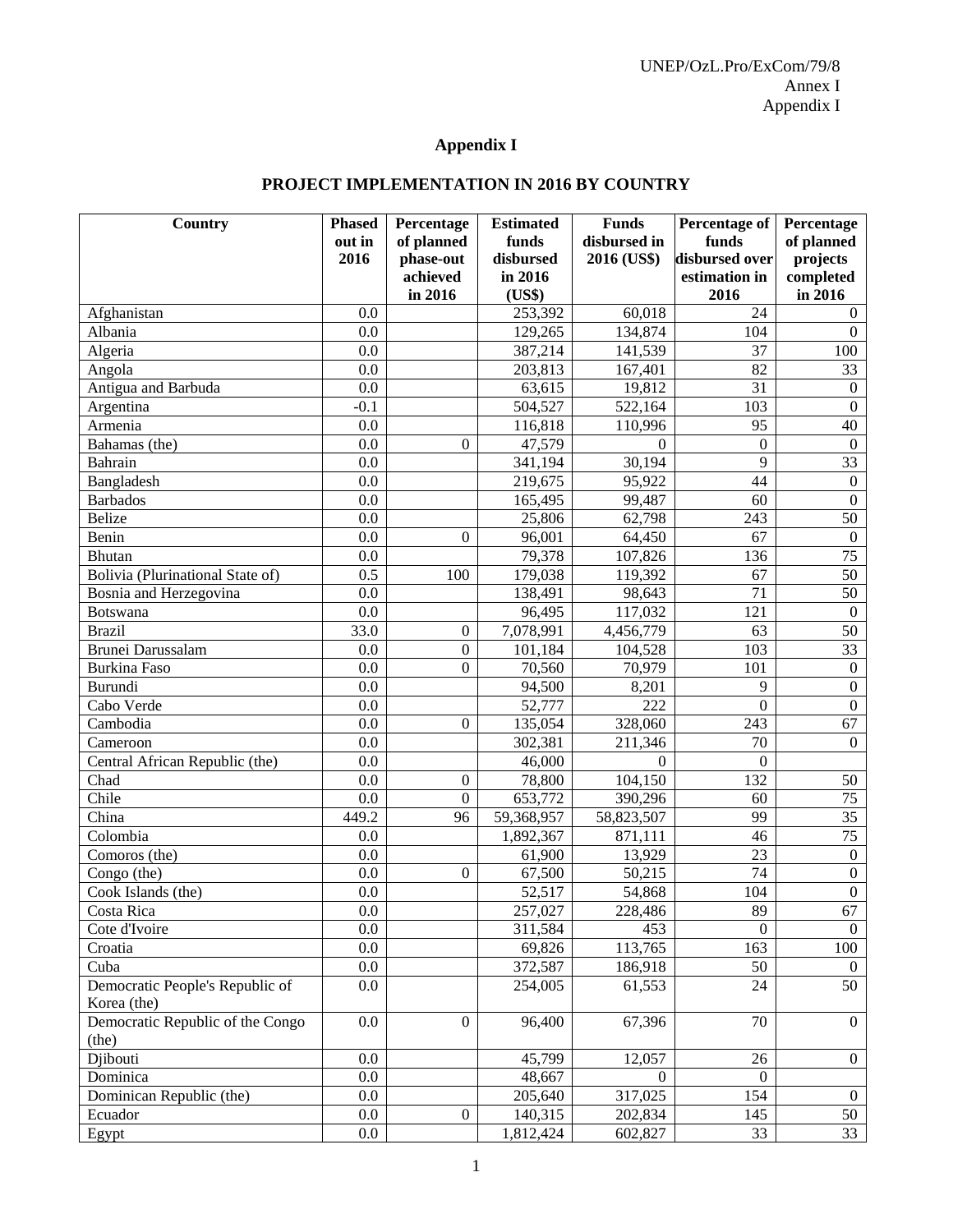## UNEP/OzL.Pro/ExCom/79/8 Annex I Appendix I

| <b>Country</b>                   | <b>Phased</b>    | Percentage              | <b>Estimated</b>    | <b>Funds</b>                | Percentage of           | Percentage             |
|----------------------------------|------------------|-------------------------|---------------------|-----------------------------|-------------------------|------------------------|
|                                  | out in<br>2016   | of planned<br>phase-out | funds<br>disbursed  | disbursed in<br>2016 (US\$) | funds<br>disbursed over | of planned<br>projects |
|                                  |                  | achieved                | in 2016             |                             | estimation in           | completed              |
|                                  |                  | in 2016                 | (US\$)              |                             | 2016                    | in 2016                |
| El Salvador                      | 0.0              | $\boldsymbol{0}$        | 114,994             | 121,946                     | 106                     | $\overline{0}$         |
| <b>Equatorial Guinea</b>         | 0.0              | $\overline{0}$          | 97,741              | 131                         | $\Omega$                | $\theta$               |
| Eritrea                          | 0.0              |                         | 53,500              | 5,952                       | 11                      | $\overline{33}$        |
| Ethiopia                         | 0.0              | $\theta$                | 58,000              | 45,050                      | 78                      | $\boldsymbol{0}$       |
| Fiji                             | 0.0              |                         | 64,618              | 64,794                      | 100                     | $\boldsymbol{0}$       |
| Gabon                            | 0.0              |                         | 121,799             | 172,263                     | 141                     | $\mathbf{0}$           |
| Gambia (the)                     | 0.0              | $\theta$                | 52,155              | 46,717                      | 90                      | 20                     |
| Georgia                          | 0.0              |                         | 114,792             | 74,282                      | 65                      |                        |
| Ghana                            | 0.0              | $\overline{0}$          | 158,253             | 296,891                     | 188                     | 71                     |
| Grenada                          | 0.0              |                         | 64,179              | 36,001                      | 56                      | $\boldsymbol{0}$       |
| Guatemala                        | 0.0              |                         | 279,291             | 554,913                     | 199                     | 50                     |
| Guinea                           | 0.0              |                         | 78,253              | 4,327                       | 6                       | $\boldsymbol{0}$       |
| Guinea-Bissau                    | 0.0              |                         | 28,908              | 703                         | $\overline{2}$          | $\boldsymbol{0}$       |
| Guyana                           | 0.0              |                         | 121,650             | 98,147                      | 81                      | $\boldsymbol{0}$       |
| Haiti                            | 0.0              |                         | 65,593              | 37,517                      | 57                      | $\boldsymbol{0}$       |
| Honduras                         | 0.0              |                         | 139,237             | 71,297                      | 51                      | $\mathbf{0}$           |
| India                            | 0.0              | $\boldsymbol{0}$        | 3,949,078           | 2,457,700                   | 62                      | 29                     |
| Indonesia                        | 9.3              | $\mathbf{0}$            | 2,622,512           | 4,146,593                   | 158                     | 20                     |
| Iran (Islamic Republic of)       | $\overline{1.2}$ | $\overline{4}$          | 710,113             | 928,108                     | 131                     | 54                     |
| Iraq                             | 1,451.5          | 100                     | 1,003,572           | 194,200                     | 19                      | 13                     |
| Jamaica                          | 0.0              |                         | 85,034              | 106,978                     | 126                     | $\mathbf{0}$           |
| Jordan                           | 0.0              | $\overline{0}$          | 681,728             | 829,849                     | 122                     | $\overline{33}$        |
| Kenya                            | 0.0              |                         | 129,451             | 282,717                     | 218                     | $\boldsymbol{0}$       |
| Kiribati                         | 0.0              |                         | 26,419              | 39,748                      | 150                     | $\mathbf{0}$           |
| Kuwait                           | 10.9             | 100                     | 1,534,198           | 80,621                      | 5                       | $\overline{38}$        |
| Kyrgyzstan                       | 0.0              |                         | 154,274             | 194,757                     | 126                     | $\boldsymbol{0}$       |
| Lao People's Democratic Republic | 0.0              |                         | 74,502              | 51,235                      | 69                      | 33                     |
| (the)                            |                  |                         |                     |                             |                         |                        |
| Lebanon                          | 0.0              |                         | 1,281,181           | 838,084                     | 65                      | $\boldsymbol{0}$       |
| Lesotho                          | 0.0              |                         | $\overline{55,000}$ | 29,921                      | 54                      | $\overline{33}$        |
| Liberia                          | 0.0              |                         | 65,572              | 17,525                      | 27                      | $\overline{50}$        |
| Libya                            | 0.0              |                         | 405,000             | 353,105                     | 87                      | 100                    |
| Madagascar                       | $\overline{0.0}$ | $\boldsymbol{0}$        | 69,910              | 134,171                     | 192                     | 25                     |
| Malawi                           | 0.0              | $\overline{0}$          | 62,532              | 75,178                      | 120                     | $\boldsymbol{0}$       |
| Malaysia                         | $-0.1$           | $\boldsymbol{0}$        | 1,176,726           | 605,694                     | 51                      | $\mathbf{0}$           |
| Maldives                         | 0.0              |                         | 193,774             | 241,445                     | 125                     | 29                     |
| Mali                             | 0.0              | $\boldsymbol{0}$        | 85,192              | 132,457                     | 155                     | $\boldsymbol{0}$       |
| Marshall Islands (the)           | 0.0              |                         | 43,707              | 22,806                      | 52                      | $\overline{33}$        |
| Mauritania                       | 0.0              |                         | 28,887              | $\boldsymbol{0}$            | $\boldsymbol{0}$        | $\boldsymbol{0}$       |
| Mauritius                        | 0.0              |                         | 120,260             | 62,887                      | 52                      | $\boldsymbol{0}$       |
| Mexico                           | 22.4             | 18                      | 4,472,075           | 6,349,153                   | 142                     | 40                     |
| Micronesia (Federated States of) | 0.0              |                         | 38,535              | 5,590                       | 15                      | $\boldsymbol{0}$       |
| Mongolia                         | 0.5              | 83                      | 43,732              | 107,628                     | 246                     | 75                     |
| Montenegro                       | 0.1              | 100                     | 90,000              | 65,623                      | 73                      | 100                    |
| Morocco                          | 0.0              |                         | 138,755             | 39,161                      | $28\,$                  |                        |
| Mozambique                       | 0.0              |                         | 88,839              | 24,504                      | $28\,$                  | $\boldsymbol{0}$       |
| Myanmar                          | 0.0              |                         | 97,112              | 49,279                      | 51                      | $\boldsymbol{0}$       |
| Namibia                          | 0.0              |                         | 85,200              | 127,898                     | 150                     | $\boldsymbol{0}$       |
| Nauru                            | 0.0              |                         | 45,371              | 5,444                       | 12                      | $\boldsymbol{0}$       |
| Nepal                            | 0.0              | $\boldsymbol{0}$        | 76,780              | 21,275                      | 28                      | $\overline{0}$         |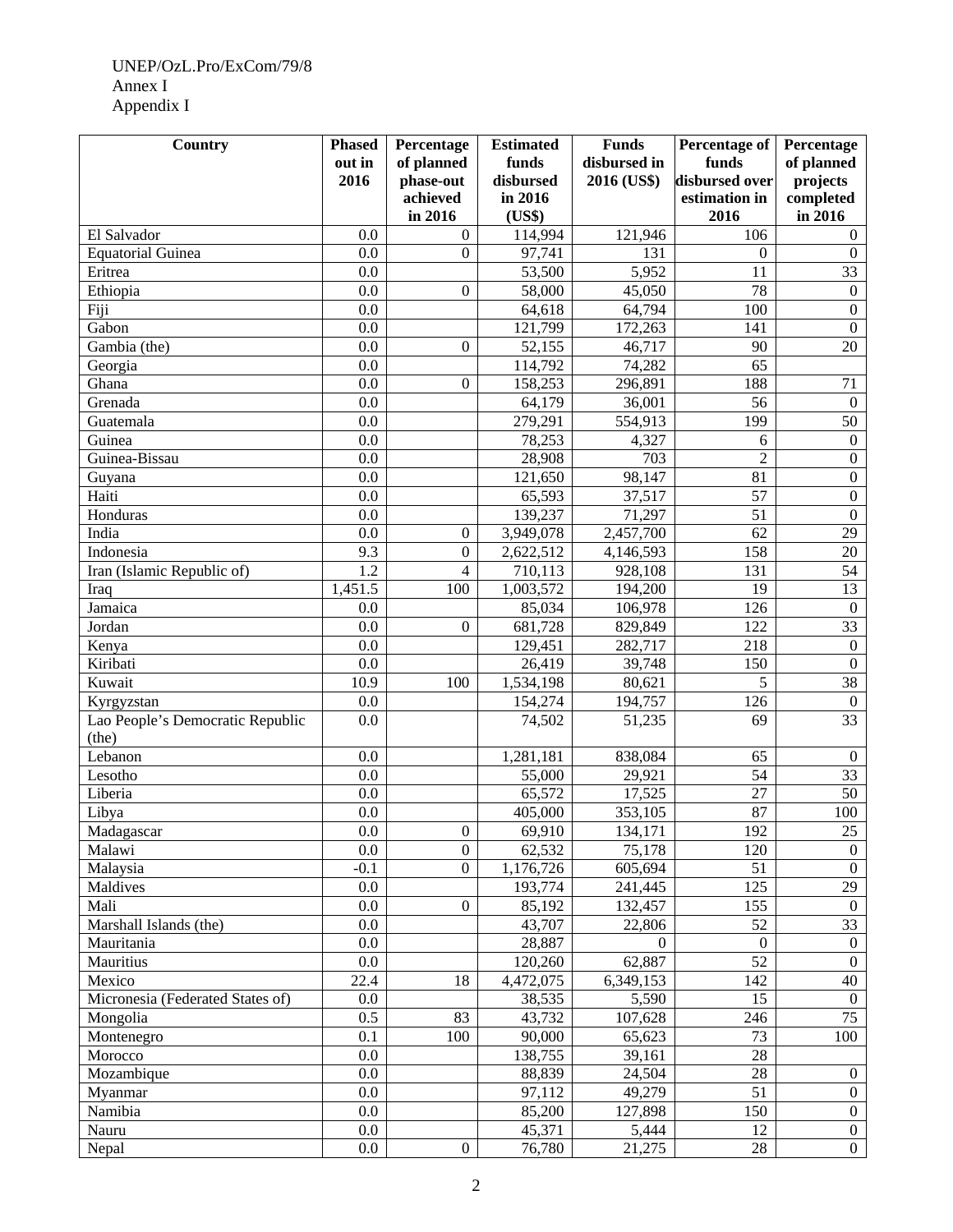| Country                            | <b>Phased</b>    | Percentage       | <b>Estimated</b>   | <b>Funds</b>           | Percentage of    | Percentage                   |
|------------------------------------|------------------|------------------|--------------------|------------------------|------------------|------------------------------|
|                                    | out in           | of planned       | funds              | disbursed in           | funds            | of planned                   |
|                                    | 2016             | phase-out        | disbursed          | 2016 (US\$)            | disbursed over   | projects                     |
|                                    |                  | achieved         | in 2016            |                        | estimation in    | completed                    |
|                                    |                  | in 2016          | (US\$)             |                        | 2016             | in 2016                      |
| Nicaragua                          | 0.0              | $\mathbf{0}$     | 118,495<br>178,638 | 149,436                | 126              | 67                           |
| Niger (the)                        | 1.7              | 100              |                    | 41,632                 | 23               | $\boldsymbol{0}$             |
| Nigeria                            | 0.0              |                  | 942,335            | 513,405                | 54               | $\boldsymbol{0}$             |
| Niue                               | 0.0              |                  | 49,107             | 63,317                 | 129              | 67                           |
| Oman                               | 0.0              | $\boldsymbol{0}$ | 178,285            | 76,940                 | 43               | 50                           |
| Pakistan                           | 2.0              | 100              | 490,060            | 390,289                | 80               | 67                           |
| Palau                              | 0.0              |                  | 45,510             | 5,000                  | 11               | $\mathbf{0}$                 |
| Panama                             | 0.0              | $\theta$         | 227,585            | 148,125                | 65               | 67                           |
| Papua New Guinea                   | 0.0              |                  | 104,654            | 172,848                | $16\overline{5}$ | 67                           |
| Paraguay                           | 0.0              | $\boldsymbol{0}$ | 200,897            | 124,360                | 62               | $\mathbf{0}$                 |
| Peru                               | 0.0              |                  | 237,600            | 158,022                | 67               | $\overline{33}$              |
| Philippines (the)                  | $-0.1$           |                  | 802,949            | 598,924                | 75               | $\overline{50}$              |
| Qatar                              | 0.0              | $\boldsymbol{0}$ | 113,500            | 133,202                | 117              | $\boldsymbol{0}$             |
| Republic of Moldova (the)          | 0.0              |                  | 41,540             | 63,947                 | 154              | 20                           |
| Rwanda                             | 0.0              | $\theta$         | 57,000             | 31,221                 | 55               | 50                           |
| Saint Kitts and Nevis              | 0.0              |                  | 59,560             | $\theta$               | $\theta$         | $\boldsymbol{0}$             |
| Saint Lucia                        | 0.0              |                  | 51,250             | 39,379                 | 77               | 60                           |
| Saint Vincent and the Grenadines   | 0.0              |                  | 62,000             | 31,244                 | 50               |                              |
| Samoa                              | 0.0              |                  | 56,436             | 29,060                 | 51               | $\mathbf{0}$                 |
| Sao Tome and Principe              | 0.0              |                  | 49,330             | 54,577                 | 111              | 50                           |
| Saudi Arabia                       | 0.0              |                  | 1,847,431          | 1,029,187              | 56               | $\overline{33}$              |
| Senegal                            | 0.0              |                  | 179,384            | 26,375                 | 15               | $\mathbf{0}$                 |
| Serbia                             | 0.0              | $\theta$         | 356,856            | 215,187                | 60               | $\overline{33}$              |
| Seychelles                         | 0.0              |                  | 111,000            | 61,681                 | 56               | $\overline{50}$              |
| Sierra Leone                       | 0.0              | $\theta$         | 74,249             | 20,482                 | 28               | 40                           |
| Solomon Islands                    | 0.0              |                  | 55,920             | 59,435                 | 106              | 67                           |
| Somalia                            | 0.5              |                  | 59,514             | 34,021                 | 57               | $\mathbf{0}$                 |
| South Africa                       | 24.9             | 100              | 748,560            | 1,127,438              | 151              | $\overline{33}$              |
| South Sudan                        | 0.0              |                  | 14,490             | 8,790                  | 61               | $\mathbf{0}$                 |
| Sri Lanka                          | 0.0              | $\theta$         | 103,564            | 175,426                | 169              | $\overline{33}$              |
| Sudan (the)                        | 0.0              |                  | 390,114            | 286,532                | 73               | $\overline{50}$              |
| Suriname                           | 0.0              |                  | 69,650             | 66,286                 | 95               | $\boldsymbol{0}$             |
| Swaziland                          | $\overline{0.0}$ | $\boldsymbol{0}$ | 55,321             | 55                     | $\overline{0}$   | $\overline{25}$              |
| Syrian Arab Republic               | 0.0              |                  | 46,001             | 14,380                 | 31               |                              |
| Thailand                           | 0.0              |                  | 5,798,000          | $\overline{3,015,530}$ | 52               | 50                           |
| The former Yugoslav Republic of    | 0.0              |                  | 125,622            | 75,278                 | 60               | 100                          |
| Macedonia                          |                  |                  |                    |                        |                  |                              |
| Timor-Leste                        | 0.0              |                  | 73,201             | 29,650                 | 41               | $\mathbf{0}$                 |
| Togo                               | 0.0              | $\boldsymbol{0}$ | 45,532             | 58,283                 | 128              | $\boldsymbol{0}$             |
| Tonga                              | 0.0              |                  | 49,982             | 23,675                 | 47               | $\mathbf{0}$<br>$\mathbf{0}$ |
| Trinidad and Tobago                | 0.0              | $\mathbf{0}$     | 367,790            | 279,888                | 76               |                              |
| Tunisia                            | 4.4              | 67               | 345,001            | 439,274                | 127              | 50                           |
| Turkey                             | $-0.1$           |                  | 1,140,298          | 555,164                | 49               | 33                           |
| Turkmenistan                       | 0.7              | 100              | 78,311             | 48,966                 | 63               | $\boldsymbol{0}$             |
| Tuvalu                             | 0.0              |                  | 35,943             | 32,752                 | 91               | $\mathbf{0}$                 |
| Uganda                             | 0.0              |                  | 71,487             | 30,274                 | 42               | 25                           |
| United Republic of Tanzania (the)  | 0.0              | 0                | 36,000             | 37                     | $\overline{0}$   | $\boldsymbol{0}$             |
| Uruguay                            | 0.0              | $\boldsymbol{0}$ | 221,372            | 186,885                | 84               | 67                           |
| Vanuatu                            | 0.0<br>0.0       |                  | 44,317             | 50,746                 | 115              | 33                           |
| Venezuela (Bolivarian Republic of) |                  |                  | 569,577            | 750,043                | 132              | 100                          |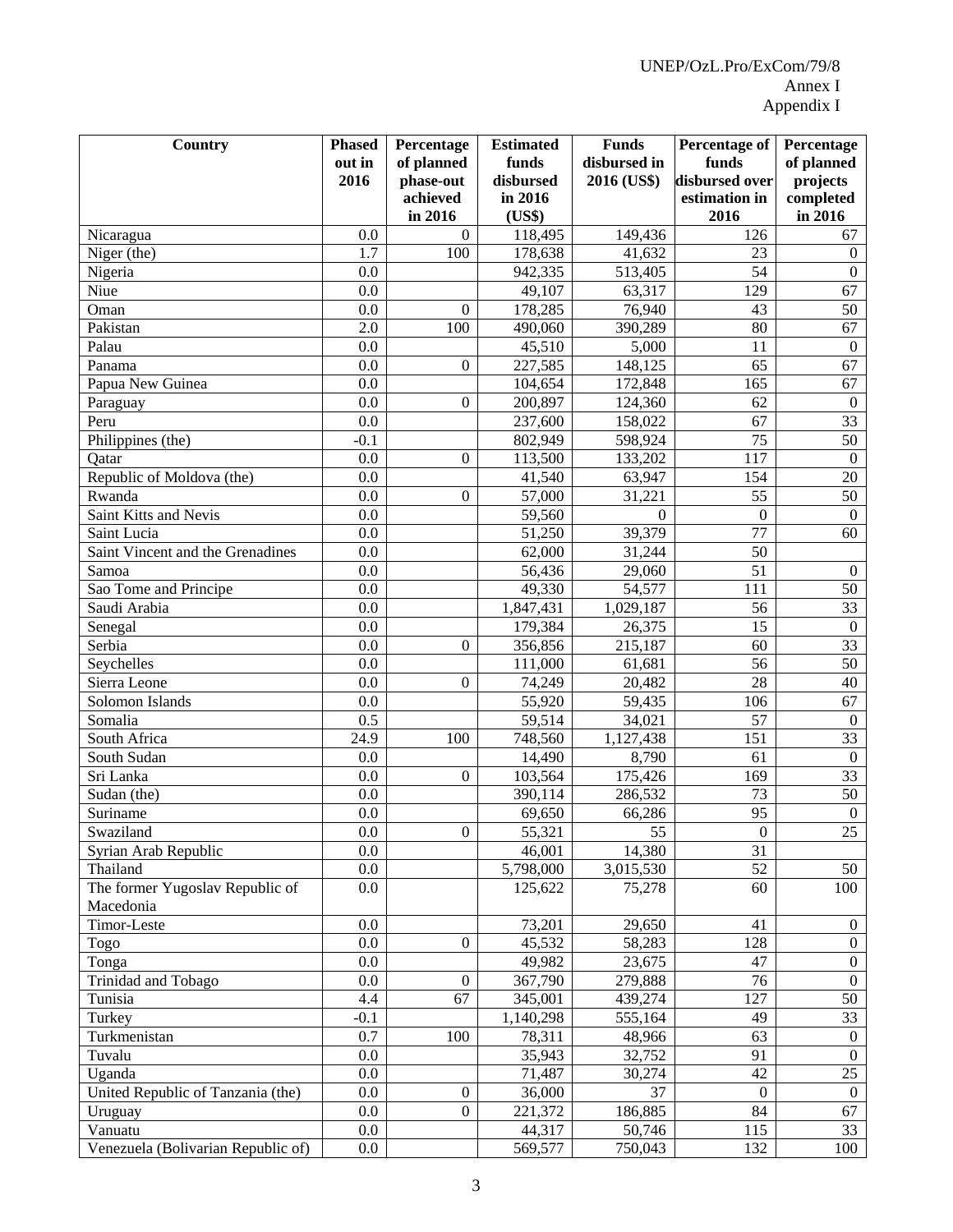## UNEP/OzL.Pro/ExCom/79/8 Annex I Appendix I

| Country            | <b>Phased</b><br>out in | Percentage<br>of planned | <b>Estimated</b><br>funds | <b>Funds</b><br>disbursed in | <b>Percentage of</b><br>funds | <b>Percentage</b><br>of planned |
|--------------------|-------------------------|--------------------------|---------------------------|------------------------------|-------------------------------|---------------------------------|
|                    | 2016                    | phase-out                | disbursed                 | 2016 (US\$)                  | disbursed over                | projects                        |
|                    |                         | achieved                 | in $2016$                 |                              | estimation in                 | completed                       |
|                    |                         | in $2016$                | (US\$)                    |                              | 2016                          | in 2016                         |
| Viet Nam           | 9.1                     |                          | 2,205,503                 | 2,057,950                    | 93                            | 50                              |
| Yemen              | 1.8                     | $\theta$                 | 247,427                   | 63,285                       | 26                            | $\theta$                        |
| Zambia             | $0.0\,$                 | 0                        | 55,748                    | 5,926                        | 11                            | 25                              |
| Zimbabwe           | $0.0\,$                 |                          | 139,786                   | 118,343                      | 85                            | 50                              |
| Region: AFR        | $0.0\,$                 |                          | 340,000                   | 170,873                      | 50                            | 100                             |
| Region: ASP        | $0.0\,$                 |                          | 116,506                   | 214,947                      | 184                           | 50                              |
| Region: EUR        | $0.0\,$                 |                          | 98,161                    | 54,961                       | 56                            | 33                              |
| Region: LAC        | $0.0\,$                 |                          | 50,000                    | 84,843                       | 170                           |                                 |
| Global             | $0.0\,$                 |                          | 3,897,188                 | 7,858,889                    | 202                           | 71                              |
| <b>Grand Total</b> | 2.023.3                 | 88                       | 122,398,851               | 111,642,992                  | 91                            | 32                              |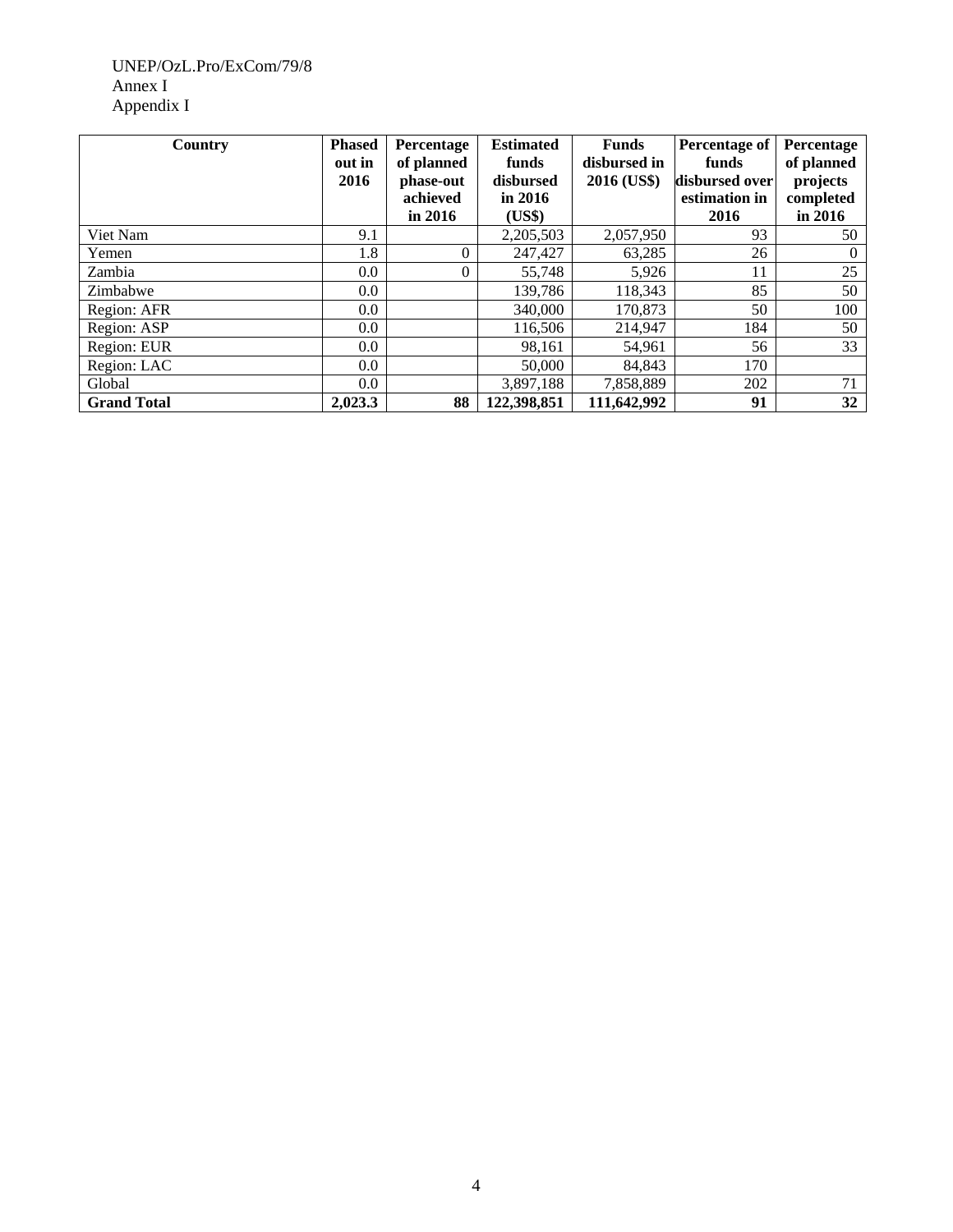## **Appendix II**

## **HCFC PHASE-OUT MANAGEMENT PLAN (HPMP) BY COUNTRY AS AT 31 DECEMBER 2016**

| <b>Country</b>                   | <b>Approved</b> | <b>Funds</b> | <b>Funds</b>  | <b>Balance</b> | <b>Funds</b>    |
|----------------------------------|-----------------|--------------|---------------|----------------|-----------------|
|                                  | phase-out       | approved     | disbursed     | (US\$)         | disbursed       |
|                                  | (ODP            | (US\$)       | (US\$)        |                | (%)             |
|                                  | tonnes)         |              |               |                |                 |
| Afghanistan                      | 3.4             | 407,000      | 194,450       | 212,550        | 48              |
| Albania                          | 0.6             | 243,965      | 165,625       | 78,340         | 68              |
| Algeria                          | 13.5            | 1,809,240    | 80,939        | 1,728,301      | 4               |
| Angola                           | 1.6             | 176,000      | 91,264        | 84,736         | 52              |
| Antigua and Barbuda              | 0.0             | 45,850       | 27,235        | 18,615         | 59              |
| Argentina                        | 82.4            | 10,650,154   | 8,695,730     | 1,954,424      | 82              |
| Armenia                          | 2.2             | 744,838      | 462,536       | 282,302        | 62              |
| Bahamas (the)                    | 0.4             | 183,342      | 134,787       | 48,555         | 74              |
| Bahrain                          | 6.4             | 814,455      | 31,148        | 783,307        | $\overline{4}$  |
| Bangladesh                       | 20.8            | 1,516,311    | 1,339,694     | 176,617        | 88              |
| <b>Barbados</b>                  | 0.0             | 124,000      | 35,375        | 88,625         | 29              |
| <b>Belize</b>                    | 0.0             | 140,000      | 140,000       | $\Omega$       | 100             |
| Benin                            | 4.8             | 501,224      | 244,610       | 256,614        | 49              |
| Bhutan                           | 0.3             | 423,000      | 297,504       | 125,496        | 70              |
| Bolivia (Plurinational State of) | 0.5             | 253,500      | 178,313       | 75,187         | 70              |
| Bosnia and Herzegovina           | 6.0             | 877,953      | 676,603       | 201,350        | 77              |
| <b>Botswana</b>                  | 1.1             | 275,000      | 4,281         | 270,719        | $\overline{2}$  |
| <b>Brazil</b>                    | 295.6           | 25,996,427   | 13,035,130    | 12,961,297     | 50              |
| Brunei Darussalam                | 0.6             | 242,900      | 160,051       | 82,849         | 66              |
| <b>Burkina Faso</b>              | 2.0             | 390,000      | 327,232       | 62,768         | 84              |
| <b>Burundi</b>                   | 0.4             | 155,000      | 116,860       | 38,140         | 75              |
| Cabo Verde                       | 0.0             | 110,290      | 39,992        | 70,299         | 36              |
| Cambodia                         | 1.5             | 900,000      | 650,000       | 250,000        | 72              |
| Cameroon                         | 24.1            | 1,123,589    | 960,583       | 163,006        | 85              |
| Central African Republic (the)   | 0.5             | 200,000      | 64,000        | 136,000        | 32              |
| Chad                             | 4.0             | 445,000      | 344,542       | 100,458        | 77              |
| Chile                            | 35.0            | 2,862,101    | 674,413       | 2,187,688      | 24              |
| China                            | 2,481.2         | 319,987,505  | 226, 247, 744 | 93,739,761     | 71              |
| Colombia                         | 135.9           | 9,539,617    | 6,996,722     | 2,542,895      | 73              |
| Comoros (the)                    | 0.0             | 114,000      | 44,030        | 69,970         | 39              |
| Congo (the)                      | 2.2             | 290,000      | 198,710       | 91,290         | 69              |
| Cook Islands (the)               | 0.0             | 89,100       | 49,250        | 39,850         | $\overline{55}$ |
| Costa Rica                       | 15.4            | 991,522      | 941,195       | 50,327         | 95              |
| Cote d'Ivoire                    | 6.4             | 900,000      | 151,413       | 748,587        | 17              |
| Croatia                          | 8.1             | 804,707      | 804,104       | 603            | 100             |
| Cuba                             | 15.1            | 1,591,527    | 1,132,111     | 459,416        | 71              |
| Democratic People's Republic     | 19.4            | 808,550      | 68,990        | 739,560        | 9               |
| of Korea (the)                   |                 |              |               |                |                 |
| Democratic Republic of the       | 5.8             | 427,500      | 330,019       | 97,481         | 77              |
| Congo (the)                      |                 |              |               |                |                 |
| Djibouti                         | 0.0             | 99,500       | 60,164        | 39,336         | 60              |
| Dominica                         | 0.0             | 82,250       | 10,026        | 72,224         | 12              |
| Dominican Republic (the)         | 12.5            | 2,349,947    | 1,606,982     | 742,965        | 68              |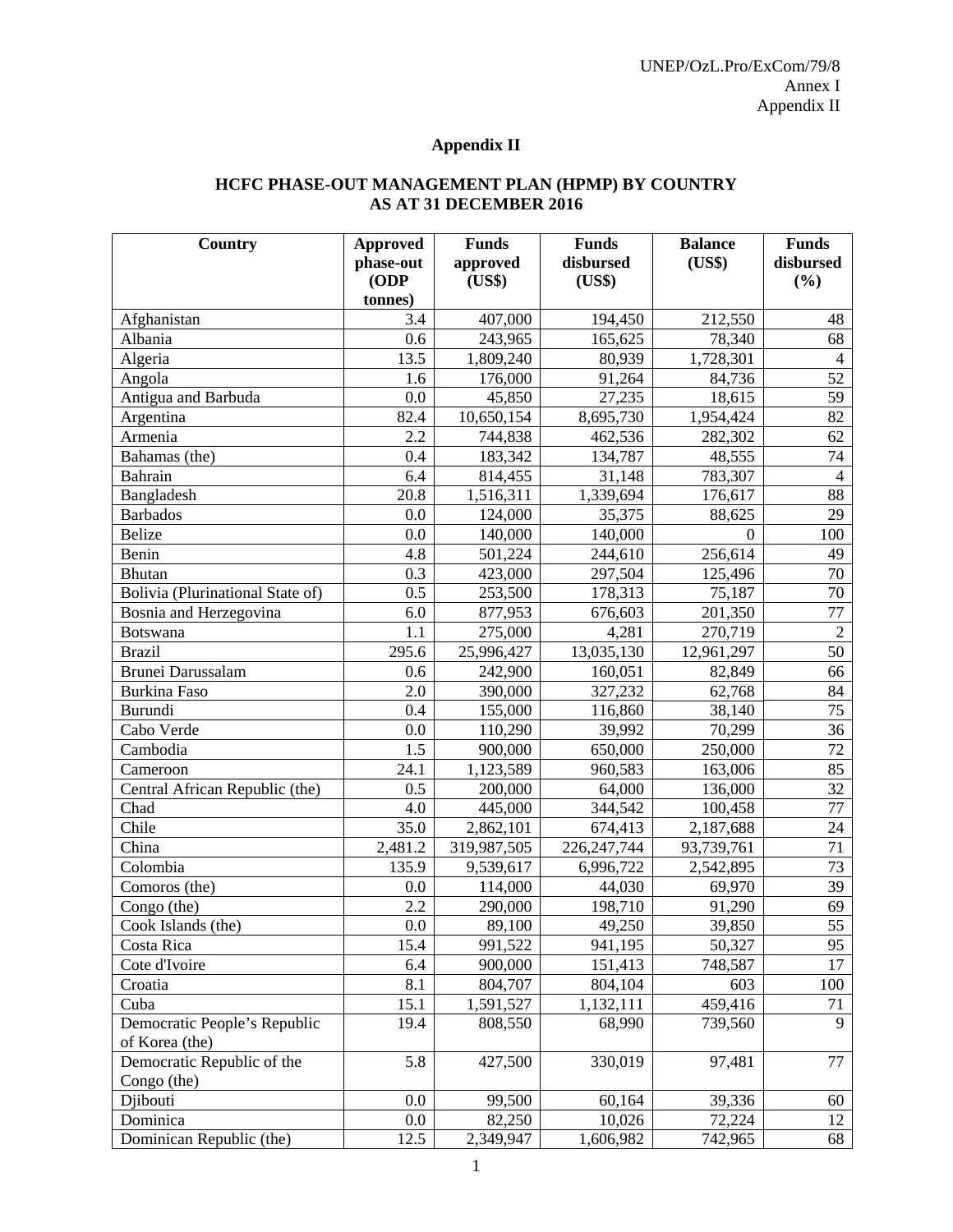## UNEP/OzL.Pro/ExCom/79/8 Annex I Appendix II

| <b>Country</b>                   | <b>Approved</b> | <b>Funds</b> | <b>Funds</b> | <b>Balance</b> | <b>Funds</b>     |
|----------------------------------|-----------------|--------------|--------------|----------------|------------------|
|                                  | phase-out       | approved     | disbursed    | (US\$)         | disbursed        |
|                                  | ODP<br>tonnes)  | (US\$)       | (US\$)       |                | (%)              |
| Ecuador                          | 17.2            | 1,784,909    | 1,663,936    | 120,974        | 93               |
| Egypt                            | 166.1           | 7,571,840    | 4,513,124    | 3,058,716      | 60               |
| El Salvador                      | 8.8             | 1,039,277    | 645,753      | 393,524        | 62               |
| <b>Equatorial Guinea</b>         | 0.6             | 144,962      | 97,012       | 47,950         | 67               |
| Eritrea                          | 0.4             | 189,000      | 49,729       | 139,271        | 26               |
| Ethiopia                         | 2.0             | 280,000      | 85,000       | 195,000        | 30               |
| Fiji                             | 2.0             | 283,500      | 149,075      | 134,425        | 53               |
| Gabon                            | 0.0             | 266,000      | 141,350      | 124,650        | 53               |
| Gambia (the)                     | 0.4             | 168,000      | 74,497       | 93,503         | 44               |
| Georgia                          | 1.2             | 350,000      | 289,195      | 60,805         | 83               |
| Ghana                            | 5.8             | 1,050,000    | 716,038      | 333,962        | 68               |
| Grenada                          | 0.3             | 189,000      | 52,072       | 136,928        | 28               |
| Guatemala                        | 2.9             | 327,329      | 238,320      | 89,009         | 73               |
| Guinea                           | 1.2             | 305,000      | 237,912      | 67,088         | 78               |
| Guinea-Bissau                    | 1.0             | 252,000      | 88,272       | 163,728        | 35               |
| Guyana                           | 0.3             | 281,180      | 69,381       | 211,799        | 25               |
| Haiti                            | 0.4             | 167,119      | 40,000       | 127,119        | 24               |
| Honduras                         | 2.0             | 454,835      | 207,504      | 247,331        | 46               |
| India                            | 488.2           | 31,195,490   | 17,673,649   | 13,521,841     | 57               |
| Indonesia                        | 155.6           | 13,777,325   | 7,147,065    | 6,630,260      | 52               |
| Iran (Islamic Republic of)       | 217.7           | 12,729,278   | 8,799,275    | 3,930,003      | 69               |
| Iraq                             | 9.5             | 750,000      | 80,000       | 670,000        | 11               |
| Jamaica                          | 8.9             | 589,450      | 395,111      | 194,339        | 67               |
| Jordan                           | 32.2            | 4,285,144    | 3,004,579    | 1,280,565      | 70               |
| Kenya                            | 14.1            | 810,000      | 612,050      | 197,950        | 76               |
| Kiribati                         | 0.0             | 98,100       | 60,515       | 37,585         | 62               |
| Kuwait                           | 209.9           | 7,500,832    | 351,756      | 7,149,076      | $5\overline{)}$  |
| Kyrgyzstan                       | 2.6             | 408,000      | 158,419      | 249,581        | 39               |
| Lao People's Democratic          | 0.8             | 252,000      | 90,566       | 161,434        | $\overline{36}$  |
| Republic (the)                   |                 |              |              |                |                  |
| Lebanon                          | 41.9            | 4,780,349    | 2,748,191    | 2,032,158      | 57               |
| Lesotho                          | 0.0             | 168,000      | 113,423      | 54,577         | 68               |
| Liberia                          | 2.0             | 283,500      | 173,692      | 109,808        | 61               |
| Libya                            | 24.1            | 1,717,950    | 4,452        | 1,713,498      | $\boldsymbol{0}$ |
| Madagascar                       | 3.7             | 460,000      | 232,482      | 227,518        | 51               |
| Malawi                           | 2.0             | 273,750      | 135,510      | 138,240        | 50               |
| Malaysia                         | 186.6           | 13,095,408   | 8,273,945    | 4,821,463      | 63               |
| Maldives                         | 0.6             | 1,050,000    | 768,631      | 281,369        | 73               |
| Mali                             | 3.4             | 448,830      | 290,703      | 158,127        | 65               |
| Marshall Islands (the)           | 0.1             | 101,700      | 45,603       | 56,097         | 45               |
| Mauritius                        | 0.0             | 288,450      | 288,450      | $\overline{0}$ | 100              |
| Mexico                           | 509.4           | 23,840,202   | 15,771,635   | 8,068,567      | 66               |
| Micronesia (Federated States of) | 0.1             | 100,800      | 57,102       | 43,698         | 57               |
| Mongolia                         | 1.0             | 329,000      | 250,000      | 79,000         | 76               |
| Montenegro                       | 0.1             | 353,500      | 267,628      | 85,872         | 76               |
| Morocco                          | 11.0            | 1,249,159    | 985,437      | 263,722        | 79               |
| Mozambique                       | 0.3             | 150,000      | 13,025       | 136,975        | 9                |
| Myanmar                          | 0.4             | 159,000      | 14,574       | 144,426        | 9                |
|                                  |                 |              |              |                |                  |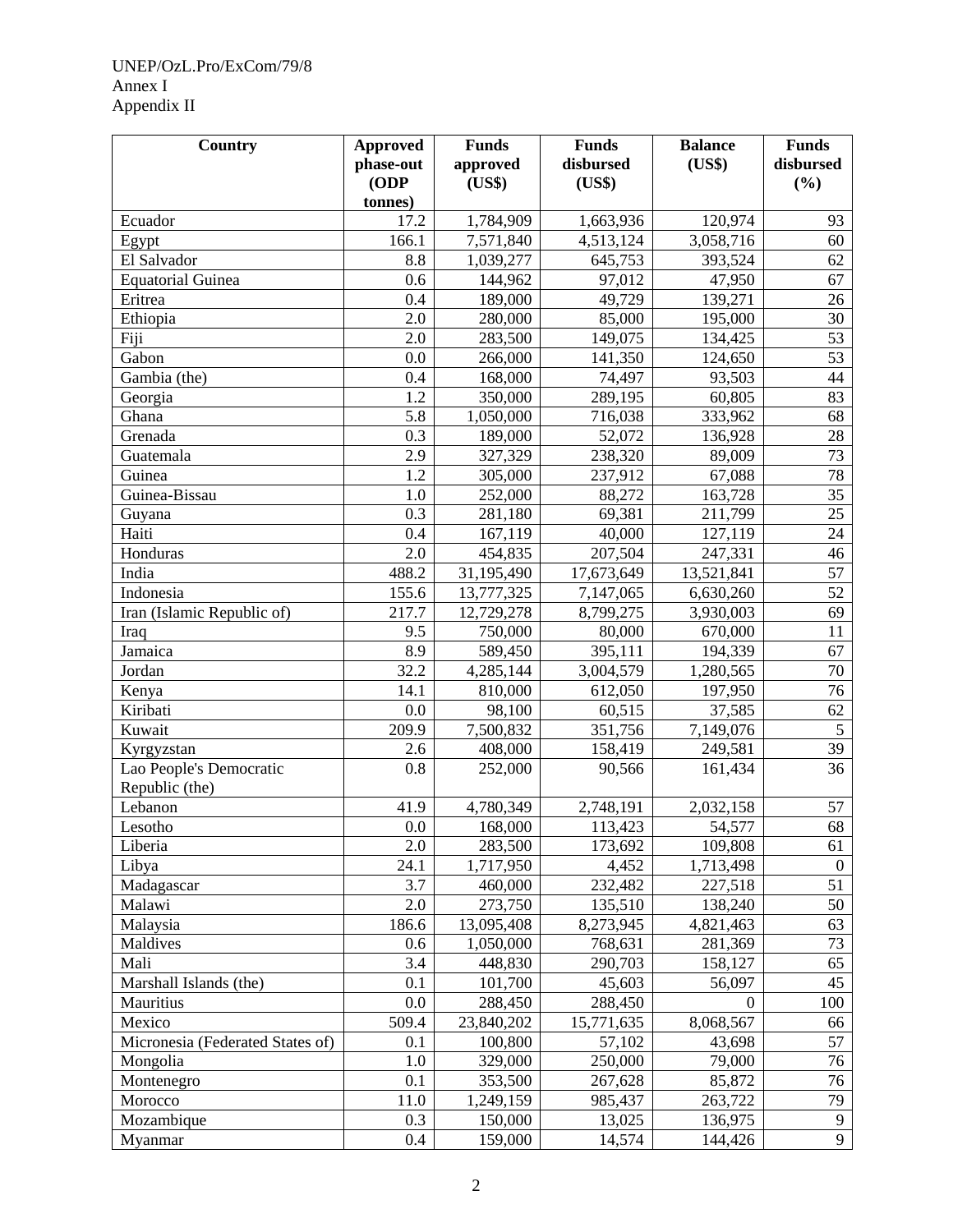| <b>Country</b>               | <b>Approved</b> | <b>Funds</b>           | <b>Funds</b> | <b>Balance</b> | <b>Funds</b>     |
|------------------------------|-----------------|------------------------|--------------|----------------|------------------|
|                              | phase-out       | approved               | disbursed    | (US\$)         | disbursed        |
|                              | (ODP            | (US\$)                 | (US\$)       |                | (%)              |
|                              | tonnes)         |                        |              |                |                  |
| Namibia                      | 5.5             | 540,000                | 406,844      | 133,156        | 75               |
| Nauru                        | 0.0             | 66,600                 | 41,885       | 24,715         | 63               |
| Nepal                        | 0.6             | 189,000                | 38,801       | 150,200        | 21               |
| Nicaragua                    | 0.7             | 214,500                | 132,199      | 82,301         | 62               |
| Niger (the)                  | 2.7             | 275,000                | 133,141      | 141,859        | 48               |
| Nigeria                      | 90.1            | 4,938,830              | 3,319,334    | 1,619,496      | 67               |
| Niue                         | 0.0             | 65,700                 | 54,225       | 11,475         | 83               |
| Oman                         | 5.3             | 732,046                | 405,683      | 326,363        | 55               |
| Pakistan                     | 136.3           | 7,997,119              | 5,391,691    | 2,605,428      | 67               |
| Palau                        | 0.1             | 108,000                | 60,553       | 47,447         | 56               |
| Panama                       | 5.0             | 600,645                | 315,272      | 285,373        | 52               |
| Papua New Guinea             | 2.0             | 991,000                | 466,994      | 524,006        | 47               |
| Paraguay                     | 6.3             | 567,000                | 330,244      | 236,756        | 58               |
| Peru                         | 2.7             | 253,000                | 174,910      | 78,090         | 69               |
| Philippines (the)            | 40.0            | 3,328,575              | 2,407,982    | 920,593        | 72               |
| Qatar                        | 22.0            | $\overline{1,}150,907$ | 987,762      | 163,145        | 86               |
| Republic of Moldova (the)    | 0.2             | 218,950                | 86,901       | 132,049        | 40               |
| Rwanda                       | 0.6             | 222,000                | 134,399      | 87,601         | 61               |
| Saint Kitts and Nevis        | 0.3             | 147,600                | 58,400       | 89,200         | 40               |
| Saint Lucia                  | 0.2             | 179,798                | 122,435      | 57,363         | 68               |
| Saint Vincent and the        | 0.2             | 319,107                | 178,344      | 140,763        | 56               |
| Grenadines                   |                 |                        |              |                |                  |
| Samoa                        | 0.1             | 133,650                | 71,252       | 62,398         | 53               |
| Sao Tome and Principe        | 0.0             | 109,012                | 88,563       | 20,449         | 81               |
| Saudi Arabia                 | 353.5           | 10,579,575             | 4,474,568    | 6,105,007      | 42               |
| Senegal                      | 3.6             | 460,000                | 225,866      | 234,134        | 49               |
| Serbia                       | 5.2             | 856,790                | 458,100      | 398,690        | 53               |
| Seychelles                   | 1.4             | 540,000                | 315,000      | 225,000        | 58               |
| Sierra Leone                 | 0.4             | 168,000                | 95,352       | 72,648         | 57               |
| Solomon Islands              | 0.7             | 175,500                | 119,250      | 56,250         | 68               |
| Somalia                      | 1.8             | 360,374                | 154,829      | 205,545        | 43               |
| South Africa                 | 94.2            | 5,855,184              | 3,181,286    | 2,673,898      | $\overline{54}$  |
| South Sudan                  | 0.0             | 20,000                 | $\mathbf{0}$ | 20,000         | $\boldsymbol{0}$ |
| Sri Lanka                    | 4.7             | 591,866                | 366,141      | 225,725        | 62               |
| Sudan (the)                  | 39.0            | 3,799,913              | 1,437,476    | 2,362,437      | 38               |
| Suriname                     | 0.2             | 123,500                | 94,182       | 29,318         | 76               |
| Swaziland                    | 7.9             | 847,920                | 736,772      | 111,148        | 87               |
| Thailand                     | 164.0           | 15,445,088             | 5,518,483    | 9,926,605      | 36               |
| The former Yugoslav Republic | 1.9             | 721,849                | 601,536      | 120,313        | 83               |
| of Macedonia                 |                 |                        |              |                |                  |
| Timor-Leste                  | 0.0             | 244,620                | 166,522      | 78,098         | 68               |
| Togo                         | 0.9             | 315,000                | 248,325      | 66,675         | 79               |
| Tonga                        | 0.0             | 114,300                | 70,543       | 43,757         | 62               |
| Trinidad and Tobago          | 6.7             | 1,229,733              | 698,686      | 531,047        | 57               |
| Tunisia                      | 9.5             | 1,606,868              | 225,778      | 1,381,090      | 14               |
| Turkey                       | 384.5           | 11,124,690             | 7,952,367    | 3,172,323      | 71               |
| Turkmenistan                 | 2.4             | 618,800                | 391,391      | 227,409        | 63               |
| Tuvalu                       | $0.0\,$         | 82,800                 | 50,361       | 32,439         | 61               |